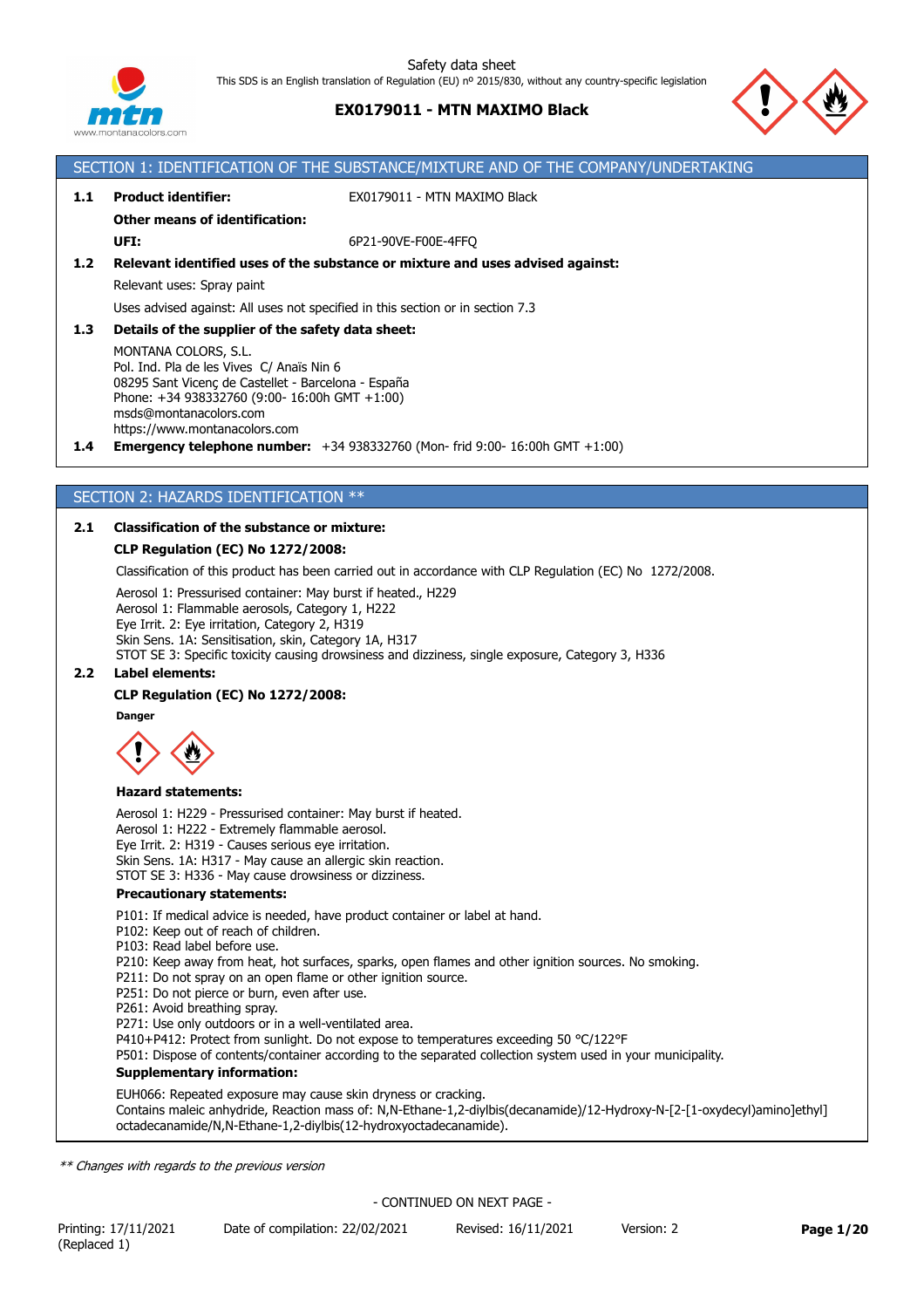

## **EX0179011 - MTN MAXIMO Black**



# SECTION 2: HAZARDS IDENTIFICATION \*\* (continued)

## **Substances that contribute to the classification**

N-butyl acetate; Ethyl acetate; 2-methoxy-1-methylethyl acetate; Hydrocarbons, C9-C11,n-alkanes, iso-alkanes, cyclics, <2% aromatics; Cobalt bis(2-ethylhexanoate) **UFI:** 6P21-90VE-F00E-4FFQ

#### **2.3 Other hazards:**

Product fails to meet PBT/vPvB criteria

*\*\* Changes with regards to the previous version*

## SECTION 3: COMPOSITION/INFORMATION ON INGREDIENTS \*\*

#### **3.1 Substance:**

Non-applicable

#### **3.2 Mixture:**

**Chemical description:** Aerosol

### **Components:**

In accordance with Annex II of Regulation (EC) No 1907/2006 (point 3), the product contains:

|                                                                          | Identification                                                              | Chemical name/Classification                   |                                                                                                                                                       |                                 |            |  |  |
|--------------------------------------------------------------------------|-----------------------------------------------------------------------------|------------------------------------------------|-------------------------------------------------------------------------------------------------------------------------------------------------------|---------------------------------|------------|--|--|
| CAS:                                                                     | 123-86-4                                                                    | $N$ -butyl acetate $(1)$<br>ATP CLP00          |                                                                                                                                                       |                                 |            |  |  |
| EC:<br>Index:                                                            | 204-658-1<br>607-025-00-1<br>REACH: 01-2119485493-29-<br><b>XXXX</b>        | Regulation 1272/2008                           | Flam. Liq. 3: H226; STOT SE 3: H336; EUH066 - Warning                                                                                                 | ◇<br>$\diamondsuit$             | $20 - 30%$ |  |  |
| CAS:                                                                     | 141-78-6<br>205-500-4                                                       | Ethyl acetate <sup>(1)</sup>                   |                                                                                                                                                       | ATP CLP00                       |            |  |  |
| EC:<br>607-022-00-5<br>Index:<br>REACH: 01-2119475103-46-<br><b>XXXX</b> |                                                                             | Regulation 1272/2008                           | Eye Irrit. 2: H319; Flam. Lig. 2: H225; STOT SE 3: H336; EUH066 - Danger                                                                              | ◇<br>O)                         | $10 - 20%$ |  |  |
| CAS:                                                                     | 106-97-8                                                                    | Butane <sup>(2)</sup>                          |                                                                                                                                                       | ATP CLP00                       |            |  |  |
| EC:                                                                      | 203-448-7<br>Index: 601-004-00-0<br>REACH: 01-2119474691-32-<br><b>XXXX</b> | Regulation 1272/2008                           | Flam. Gas 1A: H220; Press. Gas: H280 - Danger                                                                                                         | $\diamondsuit$                  | $10 - 20%$ |  |  |
| CAS:                                                                     | 74-98-6                                                                     | Propane <sup>(2)</sup>                         |                                                                                                                                                       | ATP CLP00                       |            |  |  |
| EC:<br>Index:                                                            | 200-827-9<br>601-003-00-5<br>REACH: 01-2119486944-21-<br><b>XXXX</b>        | Regulation 1272/2008                           | Flam. Gas 1A: H220; Press. Gas: H280 - Danger                                                                                                         | $\langle \circ \rangle$         | $5 - 10%$  |  |  |
| CAS:                                                                     | 75-28-5                                                                     | Isobutane <sup>(2)</sup>                       |                                                                                                                                                       | ATP CLP00                       |            |  |  |
| 200-857-2<br>EC:<br>Index:<br><b>XXXX</b>                                | 601-004-00-0<br>REACH: 01-2119485395-27-                                    | Regulation 1272/2008                           | Flam. Gas 1A: H220; Press. Gas: H280 - Danger                                                                                                         | ◇                               | $5 - 10%$  |  |  |
| CAS:                                                                     | 108-65-6                                                                    | 2-methoxy-1-methylethyl acetate <sup>(1)</sup> |                                                                                                                                                       | Self-classified                 |            |  |  |
| EC:                                                                      | 203-603-9<br>Index: 607-195-00-7<br>REACH: 01-2119475791-29-<br><b>XXXX</b> | Regulation 1272/2008                           | Flam. Lig. 3: H226; STOT SE 3: H336 - Warning                                                                                                         | $\Diamond$<br>$\leftrightarrow$ | $2,5 - 5%$ |  |  |
| CAS:                                                                     | Non-applicable                                                              |                                                | Reaction mass of ethylbenzene and m-xylene and p-xylene (1)                                                                                           | Self-classified                 |            |  |  |
| EC:<br>Index:                                                            | 905-562-9<br>Non-applicable<br>REACH: 01-2119555267-33-<br><b>XXXX</b>      | Regulation 1272/2008                           | Acute Tox. 4: H312+H332; Asp. Tox. 1: H304; Eye Irrit. 2: H319; Flam. Lig. 3:<br>H226; Skin Irrit. 2: H315; STOT RE 2: H373; STOT SE 3: H335 - Danger | $\langle \rangle$               | $2,5 - 5%$ |  |  |
| CAS:                                                                     | 64742-48-9                                                                  |                                                | Hydrocarbons, C9-C11,n-alkanes, iso-alkanes, cyclics, <2% aromatics <sup>(1)</sup>                                                                    | Self-classified                 |            |  |  |
| EC:<br>Index:                                                            | 919-857-5<br>Non-applicable<br>REACH: 01-2119463258-33-<br><b>XXXX</b>      | Regulation 1272/2008                           | Asp. Tox. 1: H304; Flam. Lig. 3: H226; STOT SE 3: H336; EUH066 - Danger                                                                               | ◇                               | $1 - 2,5%$ |  |  |
|                                                                          |                                                                             |                                                | <sup>(1)</sup> Substances presenting a health or environmental hazard which meet criteria laid down in Regulation (EU) No. 2015/830                   |                                 |            |  |  |

(1) Substances presenting a health or environmental hazard which meet criteria laid down in Regulation (EU) No. 2015/830<br>(2) Voluntarily-listed substance failing to meet any of the criteria set out in Regulation (EU) No. 2

*\*\* Changes with regards to the previous version*

Printing: 17/11/2021 Date of compilation: 22/02/2021 Revised: 16/11/2021 Version: 2 **Page 2/20**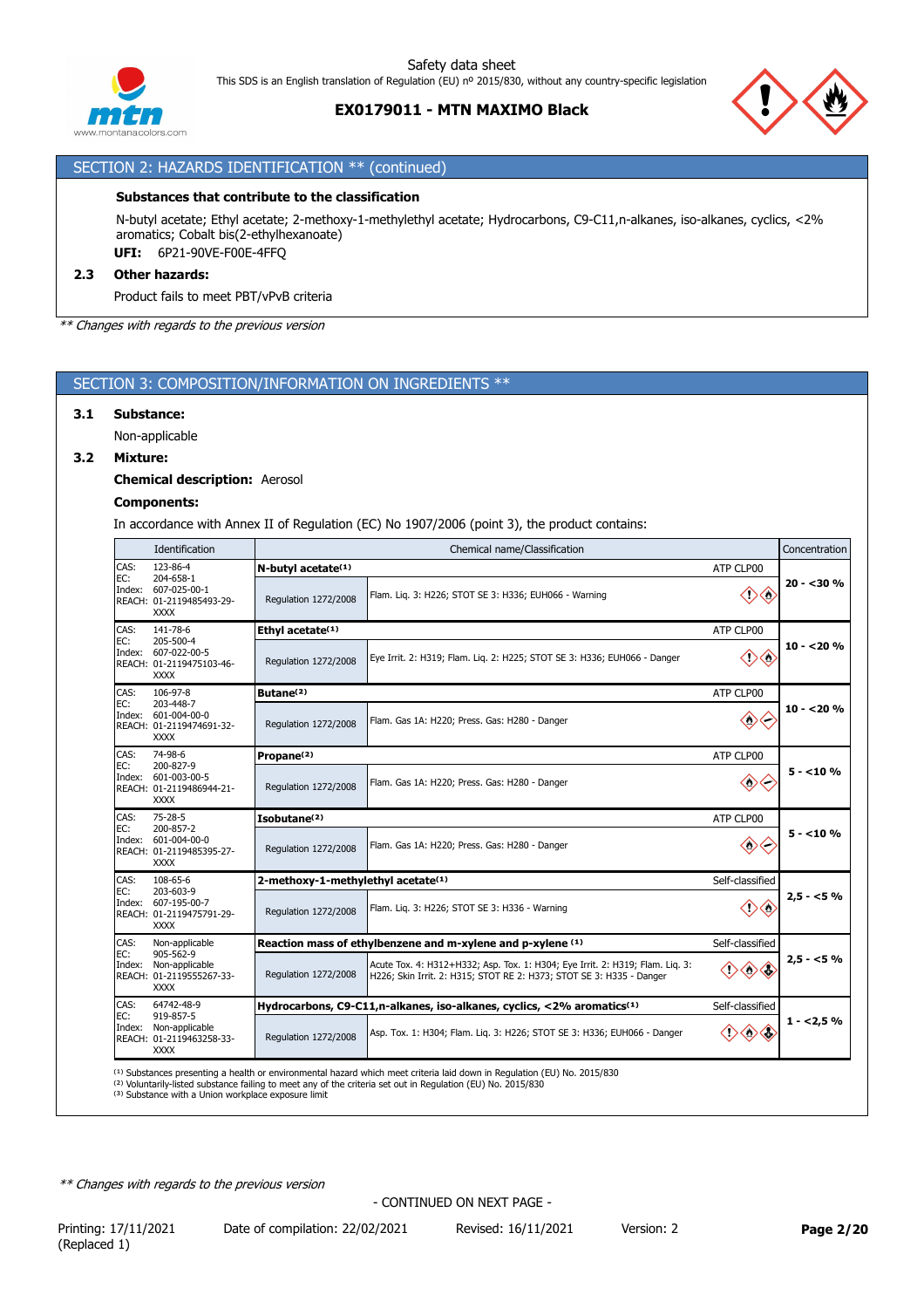

# **EX0179011 - MTN MAXIMO Black**



## SECTION 3: COMPOSITION/INFORMATION ON INGREDIENTS \*\* (continued)

|                                                                                         | Identification                                                         |                                         | Chemical name/Classification                                                                                                                                                      |                          | Concentration                             |
|-----------------------------------------------------------------------------------------|------------------------------------------------------------------------|-----------------------------------------|-----------------------------------------------------------------------------------------------------------------------------------------------------------------------------------|--------------------------|-------------------------------------------|
| CAS:                                                                                    | 1330-20-7                                                              | $X$ ylene $(3)$                         |                                                                                                                                                                                   | Self-classified          |                                           |
| EC:<br>Index:                                                                           | 215-535-7<br>601-022-00-9<br>REACH: 01-2119488216-32-<br><b>XXXX</b>   | Regulation 1272/2008                    | Acute Tox. 4: H312+H332; Aquatic Chronic 3: H412; Asp. Tox. 1: H304; Eye Irrit.<br>2: H319; Flam. Lig. 3: H226; Skin Irrit. 2: H315; STOT RE 2: H373; STOT SE 3:<br>H335 - Danger | $\Leftrightarrow$<br>KV) | $0.3 - 1\%$                               |
| CAS:                                                                                    | 22464-99-9                                                             | 2-ethylhexanoic acid, zirconium salt(1) |                                                                                                                                                                                   | Self-classified          |                                           |
| EC:<br>245-018-1<br>Index:<br>Non-applicable<br>REACH: 01-2119979088-21-<br><b>XXXX</b> |                                                                        | Regulation 1272/2008                    | Repr. 2: H361d - Warning                                                                                                                                                          | Ĉ.                       | $0,05 - 0,3$<br>$\mathbf{v}_{\mathbf{0}}$ |
| CAS:<br>EC:<br>Index:                                                                   | Non-applicable<br>430-050-2<br>616-127-00-5                            | hydroxyoctadecanamide)(1)               | Reaction mass of: N, N-Ethane-1, 2-diylbis (decanamide) / 12-Hydroxy-N-[2-[1-<br>oxydecyl)amino]ethyl]octadecanamide/N,N-Ethane-1,2-diylbis(12-                                   | ATP CLP00                |                                           |
| REACH: 01-2120789217-43-<br><b>XXXX</b>                                                 |                                                                        | <b>Regulation 1272/2008</b>             | Aquatic Chronic 2: H411; Skin Sens. 1: H317 - Warning                                                                                                                             | ('>                      | $0.05 - 0.3$<br>%                         |
| CAS:                                                                                    | $100 - 41 - 4$                                                         | Ethylbenzene(3)                         |                                                                                                                                                                                   | ATP ATP06                |                                           |
| EC:<br>Index:                                                                           | 202-849-4<br>601-023-00-4<br>REACH: 01-2119489370-35-<br><b>XXXX</b>   | <b>Regulation 1272/2008</b>             | Acute Tox. 4: H332; Asp. Tox. 1: H304; Flam. Lig. 2: H225; STOT RE 2: H373 -<br>Danger                                                                                            | ◇                        | $0,05 - 0,3$<br>$\mathbf{v}_{\mathbf{0}}$ |
| CAS:                                                                                    | 136-52-7                                                               | Cobalt bis(2-ethylhexanoate)(1)         |                                                                                                                                                                                   | Self-classified          |                                           |
| EC:<br>Index:                                                                           | 205-250-6<br>Non-applicable<br>REACH: 01-2119524678-29-<br><b>XXXX</b> | Regulation 1272/2008                    | Aquatic Acute 1: H400; Aquatic Chronic 3: H412; Eye Irrit. 2: H319; Repr. 1B:<br>H360; Skin Sens. 1A: H317 - Danger                                                               | ◇                        | $0.05 - 0.3$<br>$\frac{0}{0}$             |
| CAS:                                                                                    | 108-31-6                                                               | maleic anhydride <sup>(1)</sup>         |                                                                                                                                                                                   | ATP ATP13                |                                           |
| EC:<br>Index:                                                                           | 203-571-6<br>607-096-00-9<br>REACH: 01-2119472428-31-<br><b>XXXX</b>   | Regulation 1272/2008                    | Acute Tox. 4: H302; Eye Dam. 1: H318; Resp. Sens. 1: H334; Skin Corr. 1B: H314;<br>Skin Sens. 1A: H317; STOT RE 1: H372; EUH071 - Danger                                          | ◇€<br>$\Diamond$         | < 0.05 %                                  |

<sup>(1)</sup> Substances presenting a health or environmental hazard which meet criteria laid down in Regulation (EU) No. 2015/830<br><sup>(2)</sup> Voluntarily-listed substance failing to meet any of the criteria set out in Regulation (EU) N

<sup>(3)</sup> Substance with a Union workplace exposure limit

To obtain more information on the hazards of the substances consult sections 11, 12 and 16.

*\*\* Changes with regards to the previous version*

# SECTION 4: FIRST AID MEASURES

### **4.1 Description of first aid measures:**

The symptoms resulting from intoxication can appear after exposure, therefore, in case of doubt, seek medical attention for direct exposure to the chemical product or persistent discomfort, showing the SDS of this product.

# **By inhalation:**

Remove the person affected from the area of exposure, provide with fresh air and keep at rest. In serious cases such as cardiorespiratory failure, artificial resuscitation techniques will be necessary (mouth to mouth resuscitation, cardiac massage, oxygen supply, etc.) requiring immediate medical assistance.

## **By skin contact:**

Remove contaminated clothing and footwear, rinse skin or shower the person affected if appropriate with plenty of cold water and neutral soap. In serious cases see a doctor. If the product causes burns or freezing, clothing should not be removed as this could worsen the injury caused if it is stuck to the skin. If blisters form on the skin, these should never be burst as this will increase the risk of infection.

#### **By eye contact:**

Rinse eyes thoroughly with lukewarm water for at least 15 minutes. Do not allow the person affected to rub or close their eyes. If the injured person uses contact lenses, these should be removed unless they are stuck to the eyes, in which case this could cause further damage. In all cases, after cleaning, a doctor should be consulted as quickly as possible with the SDS of the product.

#### **By ingestion/aspiration:**

Do not induce vomiting, but if it does happen keep the head down to avoid aspiration. Keep the person affected at rest. Rinse out the mouth and throat, as they may have been affected during ingestion.

# **4.2 Most important symptoms and effects, both acute and delayed:**

Acute and delayed effects are indicated in sections 2 and 11.

### **4.3 Indication of any immediate medical attention and special treatment needed:**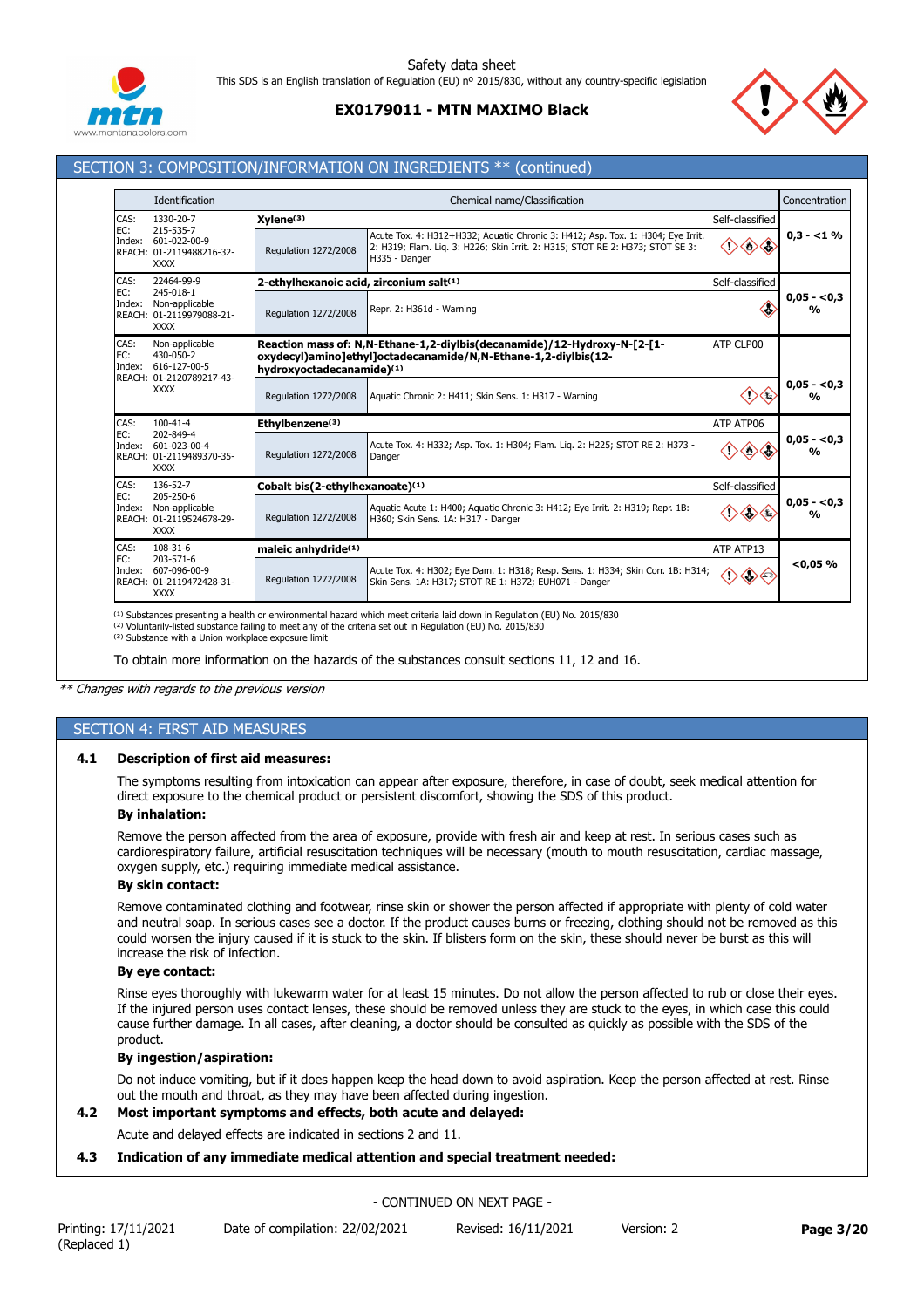



# SECTION 4: FIRST AID MEASURES (continued)

#### Non-applicable

## SECTION 5: FIREFIGHTING MEASURES

#### **5.1 Extinguishing media:**

#### **Suitable extinguishing media:**

If possible use polyvalent powder fire extinguishers (ABC powder), alternatively use foam or carbon dioxide extinguishers (CO₂).

#### **Unsuitable extinguishing media:**

IT IS RECOMMENDED NOT to use full jet water as an extinguishing agent.

#### **5.2 Special hazards arising from the substance or mixture:**

As a result of combustion or thermal decomposition reactive sub-products are created that can become highly toxic and, consequently, can present a serious health risk.

#### **5.3 Advice for firefighters:**

Depending on the magnitude of the fire it may be necessary to use full protective clothing and self-contained breathing apparatus (SCBA). Minimum emergency facilities and equipment should be available (fire blankets, portable first aid kit,...) in accordance with Directive 89/654/EC.

#### **Additional provisions:**

Act in accordance with the Internal Emergency Plan and the Information Sheets on actions to take after an accident or other emergencies. Eliminate all sources of ignition. In case of fire, cool the storage containers and tanks for products susceptible to combustion, explosion or BLEVE as a result of high temperatures. Avoid spillage of the products used to extinguish the fire into an aqueous medium.

## SECTION 6: ACCIDENTAL RELEASE MEASURES

#### **6.1 Personal precautions, protective equipment and emergency procedures:**

#### **For non-emergency personnel:**

Isolate leaks provided that there is no additional risk for the people performing this task. Evacuate the area and keep out those without protection. Personal protection equipment must be used against potential contact with the spilt product (See section 8). Above all prevent the formation of any vapour-air flammable mixtures, through either ventilation or the use of an inert medium. Destroy any source of ignition. Eliminate electrostatic charges by interconnecting all the conductive surfaces on which static electricity could form, and also ensuring that all surfaces are connected to the ground.

# **For emergency responders:**

See section 8.

#### **6.2 Environmental precautions:**

Avoid spillage into the aquatic environment as it contains substances potentially dangerous for this. Contain the product absorbed in hermetically sealed containers. In the case of serious spillage into the aquatic environment notify the relevant authority.

### **6.3 Methods and material for containment and cleaning up:**

#### It is recommended:

Absorb the spillage using sand or inert absorbent and move it to a safe place. Do not absorb in sawdust or other combustible absorbents. For any concern related to disposal consult section 13.

## **6.4 Reference to other sections:**

See sections 8 and 13.

# SECTION 7: HANDLING AND STORAGE

### **7.1 Precautions for safe handling:**

#### A.- Precautions for safe manipulation

Comply with the current legislation concerning the prevention of industrial risks. Keep containers hermetically sealed. Control spills and residues, destroying them with safe methods (section 6). Avoid leakages from the container. Maintain order and cleanliness where dangerous products are used.

B.- Technical recommendations for the prevention of fires and explosions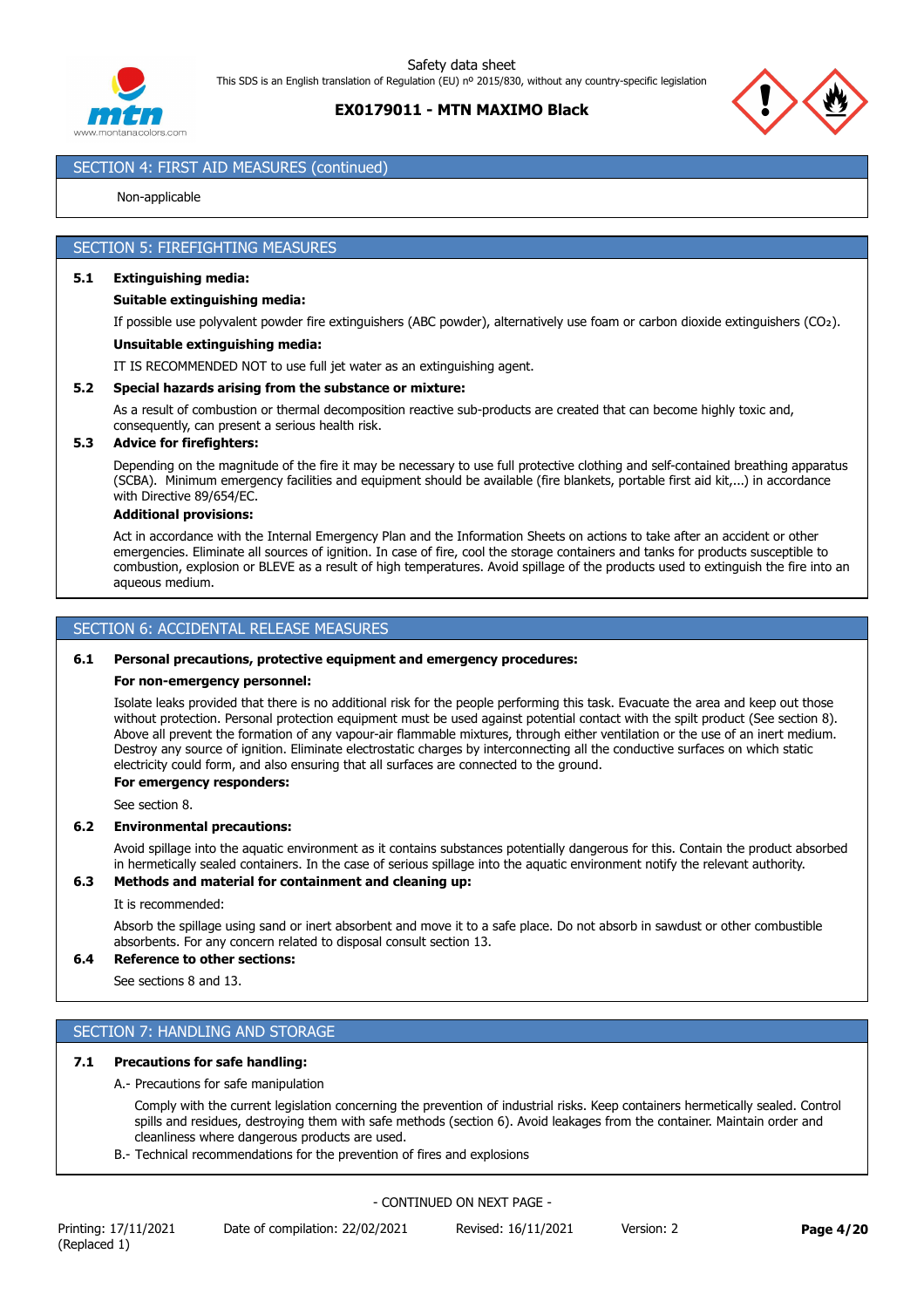



Safety data sheet



# SECTION 7: HANDLING AND STORAGE (continued)

Avoid the evaporation of the product as it contains flammable substances, which could form flammable vapour/air mixtures in the presence of sources of ignition. Control sources of ignition (mobile phones, sparks,...) and transfer at slow speeds to avoid the creation of electrostatic charges. Consult section 10 for conditions and materials that should be avoided. C.- Technical recommendations to prevent ergonomic and toxicological risks

- Do not eat or drink during the process, washing hands afterwards with suitable cleaning products.
- D.- Technical recommendations to prevent environmental risks

It is recommended to have absorbent material available at close proximity to the product (See subsection 6.3)

#### **7.2 Conditions for safe storage, including any incompatibilities:**

A.- Technical measures for storage

- Minimum Temp.: 5 °C Maximum Temp.: 30 °C Maximum time: 120 Months
- B.- General conditions for storage

Avoid sources of heat, radiation, static electricity and contact with food. For additional information see subsection 10.5

#### **7.3 Specific end use(s):**

Except for the instructions already specified it is not necessary to provide any special recommendation regarding the uses of this product.

## SECTION 8: EXPOSURE CONTROLS/PERSONAL PROTECTION

### **8.1 Control parameters:**

Substances whose occupational exposure limits have to be monitored in the workplace (European OEL, not country-specific legislation):

Directive (EU) 2000/39, Directive 2004/37/EC,Directive (EU) 2006/15, Directive (EU) 2009/161, Directive (EU) 2017/164, Directive (EU) 2019/1831:

| Identification                       |                     | Occupational exposure limits |                        |  |
|--------------------------------------|---------------------|------------------------------|------------------------|--|
| Ethyl acetate                        | IOELV (8h)          | 200 ppm                      | 734 mg/m <sup>3</sup>  |  |
| CAS: 141-78-6<br>EC: 205-500-4       | <b>IOELV (STEL)</b> | 400 ppm                      | 1468 mg/m <sup>3</sup> |  |
| 2-methoxy-1-methylethyl acetate      | IOELV (8h)          | 50 ppm                       | $275 \text{ mg/m}^3$   |  |
| CAS: 108-65-6<br>EC: $203 - 603 - 9$ | <b>IOELV (STEL)</b> | $100$ ppm                    | 550 mg/m $3$           |  |
| N-butyl acetate                      | IOELV (8h)          | 50 ppm                       | $241 \text{ mg/m}^3$   |  |
| CAS: 123-86-4<br>EC: 204-658-1       | <b>IOELV (STEL)</b> | $150$ ppm                    | 723 mg/m <sup>3</sup>  |  |
| Ethylbenzene                         | IOELV (8h)          | $100$ ppm                    | 442 mg/m <sup>3</sup>  |  |
| CAS: 100-41-4<br>EC: 202-849-4       | <b>IOELV (STEL)</b> | $200$ ppm                    | 884 mg/m <sup>3</sup>  |  |
| Xylene                               | IOELV (8h)          | 50 ppm                       | 221 mg/m $3$           |  |
| CAS: 1330-20-7<br>EC: 215-535-7      | <b>IOELV (STEL)</b> | $100$ ppm                    | 442 mg/m <sup>3</sup>  |  |

#### **DNEL (Workers):**

|                                                         |                   |                        | Short exposure<br>Long exposure |                         |                         |
|---------------------------------------------------------|-------------------|------------------------|---------------------------------|-------------------------|-------------------------|
| Identification                                          |                   | Systemic               | Local                           | Systemic                | Local                   |
| N-butyl acetate                                         | Oral              | Non-applicable         | Non-applicable                  | Non-applicable          | Non-applicable          |
| CAS: 123-86-4                                           | Dermal            | $11 \text{ mg/kg}$     | Non-applicable                  | $11 \text{ mg/kg}$      | Non-applicable          |
| EC: 204-658-1                                           | <b>Inhalation</b> | $600 \text{ mg/m}^3$   | $600 \; \text{mg/m}^3$          | 300 mg/m $3$            | 300 mg/m $3$            |
| Ethyl acetate                                           | Oral              | Non-applicable         | Non-applicable                  | Non-applicable          | Non-applicable          |
| CAS: 141-78-6                                           | Dermal            | Non-applicable         | Non-applicable                  | 63 mg/kg                | Non-applicable          |
| EC: 205-500-4                                           | <b>Inhalation</b> | 1468 mg/m <sup>3</sup> | 1468 mg/m <sup>3</sup>          | 734 mg/m <sup>3</sup>   | 734 mg/m <sup>3</sup>   |
| 2-methoxy-1-methylethyl acetate                         | Oral              | Non-applicable         | Non-applicable                  | Non-applicable          | Non-applicable          |
| CAS: 108-65-6                                           | Dermal            | Non-applicable         | Non-applicable                  | 796 mg/kg               | Non-applicable          |
| EC: $203 - 603 - 9$                                     | <b>Inhalation</b> | Non-applicable         | 550 mg/m <sup>3</sup>           | $275 \text{ mg/m}^3$    | Non-applicable          |
| Reaction mass of ethylbenzene and m-xylene and p-xylene | Oral              | Non-applicable         | Non-applicable                  | Non-applicable          | Non-applicable          |
| CAS: Non-applicable                                     | Dermal            | Non-applicable         | Non-applicable                  | $212$ mg/kg             | Non-applicable          |
| EC: 905-562-9                                           | <b>Inhalation</b> | 442 mg/m <sup>3</sup>  | 442 mg/m <sup>3</sup>           | $221$ mg/m <sup>3</sup> | $221$ mg/m <sup>3</sup> |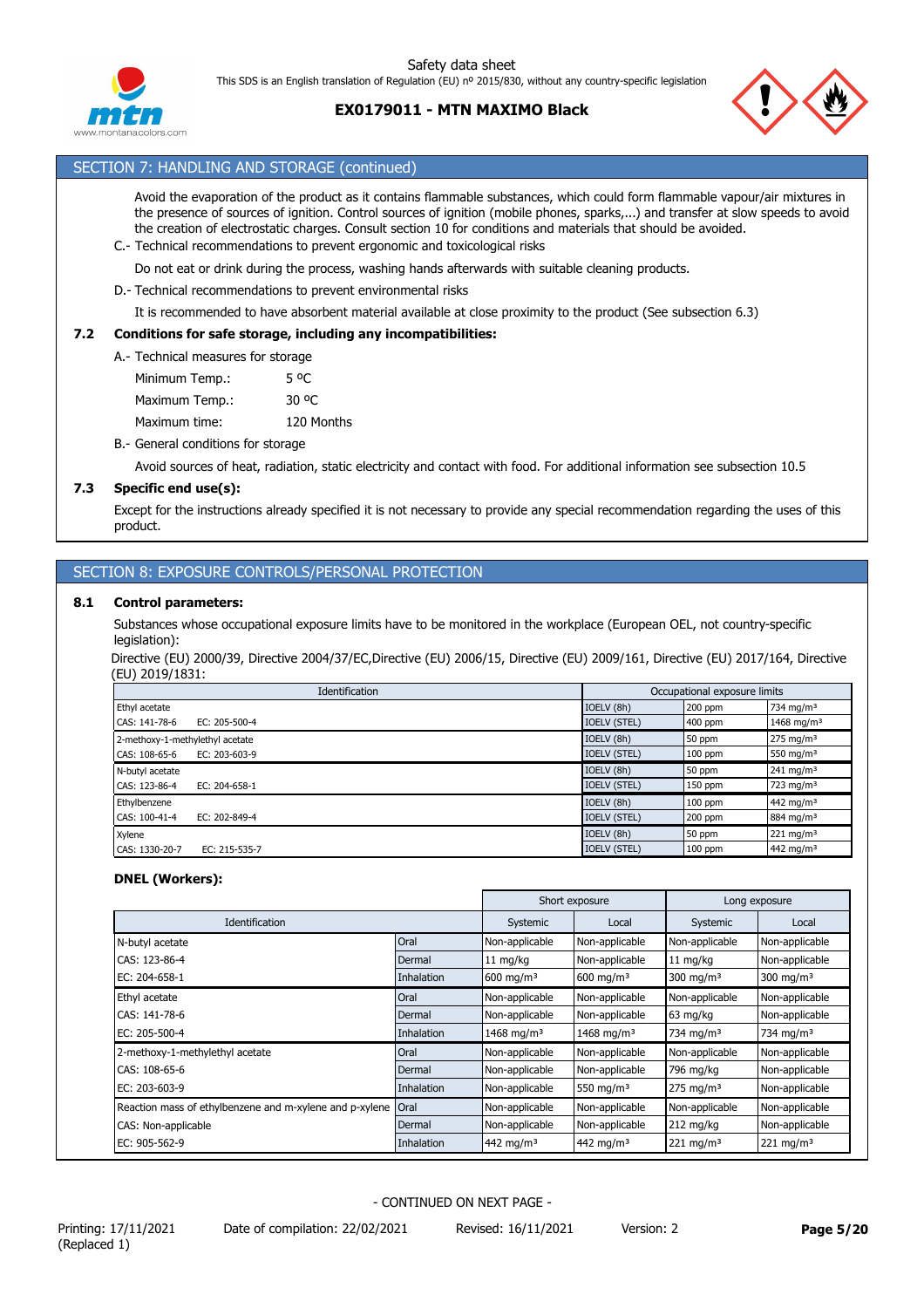

# **EX0179011 - MTN MAXIMO Black**



# SECTION 8: EXPOSURE CONTROLS/PERSONAL PROTECTION (continued)

|                                                                                                                                                                          |                   |                         | Short exposure       |                           | Long exposure             |
|--------------------------------------------------------------------------------------------------------------------------------------------------------------------------|-------------------|-------------------------|----------------------|---------------------------|---------------------------|
| Identification                                                                                                                                                           |                   | Systemic                | Local                | Systemic                  | Local                     |
| Xylene                                                                                                                                                                   | Oral              | Non-applicable          | Non-applicable       | Non-applicable            | Non-applicable            |
| CAS: 1330-20-7                                                                                                                                                           | Dermal            | Non-applicable          | Non-applicable       | $212$ mg/kg               | Non-applicable            |
| EC: 215-535-7                                                                                                                                                            | Inhalation        | $442$ ma/m <sup>3</sup> | 442 ma/m $3$         | $221 \text{ ma/m}^3$      | $221 \text{ ma/m}^3$      |
| 2-ethylhexanoic acid, zirconium salt                                                                                                                                     | Oral              | Non-applicable          | Non-applicable       | Non-applicable            | Non-applicable            |
| CAS: 22464-99-9                                                                                                                                                          | Dermal            | Non-applicable          | Non-applicable       | 6,49 mg/kg                | Non-applicable            |
| EC: 245-018-1                                                                                                                                                            | <b>Inhalation</b> | Non-applicable          | Non-applicable       | 32,97 mg/m <sup>3</sup>   | Non-applicable            |
| Reaction mass of: N,N-Ethane-1,2-diylbis(decanamide)/12-<br>Hydroxy-N-[2-[1-oxydecyl)amino]ethyl]<br>octadecanamide/N,N-Ethane-1,2-diylbis(12-<br>hydroxyoctadecanamide) | Oral              | Non-applicable          | Non-applicable       | Non-applicable            | Non-applicable            |
| CAS: Non-applicable                                                                                                                                                      | Dermal            | Non-applicable          | Non-applicable       | 5 mg/kg                   | Non-applicable            |
| EC: 430-050-2                                                                                                                                                            | Inhalation        | Non-applicable          | Non-applicable       | 17,62 mg/m <sup>3</sup>   | Non-applicable            |
| Ethylbenzene                                                                                                                                                             | Oral              | Non-applicable          | Non-applicable       | Non-applicable            | Non-applicable            |
| CAS: 100-41-4                                                                                                                                                            | Dermal            | Non-applicable          | Non-applicable       | 180 mg/kg                 | Non-applicable            |
| EC: 202-849-4                                                                                                                                                            | Inhalation        | Non-applicable          | 293 mg/m $3$         | $77 \text{ mg/m}^3$       | Non-applicable            |
| Cobalt bis(2-ethylhexanoate)                                                                                                                                             | Oral              | Non-applicable          | Non-applicable       | Non-applicable            | Non-applicable            |
| CAS: 136-52-7                                                                                                                                                            | Dermal            | Non-applicable          | Non-applicable       | Non-applicable            | Non-applicable            |
| EC: 205-250-6                                                                                                                                                            | <b>Inhalation</b> | Non-applicable          | Non-applicable       | Non-applicable            | $0,2351 \text{ mg/m}^3$   |
| maleic anhydride                                                                                                                                                         | Oral              | Non-applicable          | Non-applicable       | Non-applicable            | Non-applicable            |
| CAS: 108-31-6                                                                                                                                                            | Dermal            | Non-applicable          | Non-applicable       | Non-applicable            | Non-applicable            |
| EC: 203-571-6                                                                                                                                                            | Inhalation        | $0.2 \text{ mg/m}^3$    | $0.2 \text{ mg/m}^3$ | $0,081$ mg/m <sup>3</sup> | $0.081$ mg/m <sup>3</sup> |

### **DNEL (General population):**

|                                                                                                                                                                          |            |                         | Short exposure<br>Long exposure |                          |                        |
|--------------------------------------------------------------------------------------------------------------------------------------------------------------------------|------------|-------------------------|---------------------------------|--------------------------|------------------------|
| Identification                                                                                                                                                           |            | Systemic                | Local                           | Systemic                 | Local                  |
| N-butyl acetate                                                                                                                                                          | Oral       | 2 mg/kg                 | Non-applicable                  | 2 mg/kg                  | Non-applicable         |
| CAS: 123-86-4                                                                                                                                                            | Dermal     | 6 mg/kg                 | Non-applicable                  | 6 mg/kg                  | Non-applicable         |
| EC: 204-658-1                                                                                                                                                            | Inhalation | 300 mg/m $3$            | 300 mg/m $3$                    | 35,7 mg/m <sup>3</sup>   | 35,7 mg/m <sup>3</sup> |
| Ethyl acetate                                                                                                                                                            | Oral       | Non-applicable          | Non-applicable                  | $4,5$ mg/kg              | Non-applicable         |
| CAS: 141-78-6                                                                                                                                                            | Dermal     | Non-applicable          | Non-applicable                  | 37 mg/kg                 | Non-applicable         |
| EC: 205-500-4                                                                                                                                                            | Inhalation | 734 mg/m <sup>3</sup>   | 734 mg/m <sup>3</sup>           | 367 mg/m $3$             | 367 mg/m $3$           |
| 2-methoxy-1-methylethyl acetate                                                                                                                                          | Oral       | Non-applicable          | Non-applicable                  | 36 mg/kg                 | Non-applicable         |
| CAS: 108-65-6                                                                                                                                                            | Dermal     | Non-applicable          | Non-applicable                  | 320 mg/kg                | Non-applicable         |
| EC: 203-603-9                                                                                                                                                            | Inhalation | Non-applicable          | Non-applicable                  | 33 mg/m $3$              | 33 mg/m $3$            |
| Reaction mass of ethylbenzene and m-xylene and p-xylene Oral                                                                                                             |            | Non-applicable          | Non-applicable                  | 12,5 mg/kg               | Non-applicable         |
| CAS: Non-applicable                                                                                                                                                      | Dermal     | Non-applicable          | Non-applicable                  | 125 mg/kg                | Non-applicable         |
| EC: 905-562-9                                                                                                                                                            | Inhalation | $260$ mg/m <sup>3</sup> | $260 \; \text{mg/m}^3$          | 65,3 mg/m <sup>3</sup>   | 65,3 mg/m <sup>3</sup> |
| Xylene                                                                                                                                                                   | Oral       | Non-applicable          | Non-applicable                  | 12,5 mg/kg               | Non-applicable         |
| CAS: 1330-20-7                                                                                                                                                           | Dermal     | Non-applicable          | Non-applicable                  | 125 mg/kg                | Non-applicable         |
| EC: 215-535-7                                                                                                                                                            | Inhalation | 260 mg/m $3$            | 260 mg/m $3$                    | 65,3 mg/m <sup>3</sup>   | 65,3 mg/m <sup>3</sup> |
| 2-ethylhexanoic acid, zirconium salt                                                                                                                                     | Oral       | Non-applicable          | Non-applicable                  | 4,51 mg/kg               | Non-applicable         |
| CAS: 22464-99-9                                                                                                                                                          | Dermal     | Non-applicable          | Non-applicable                  | 3,25 mg/kg               | Non-applicable         |
| EC: 245-018-1                                                                                                                                                            | Inhalation | Non-applicable          | Non-applicable                  | $8,13$ mg/m <sup>3</sup> | Non-applicable         |
| Reaction mass of: N,N-Ethane-1,2-divlbis(decanamide)/12-<br>Hydroxy-N-[2-[1-oxydecyl)amino]ethyl]<br>octadecanamide/N,N-Ethane-1,2-diylbis(12-<br>hydroxyoctadecanamide) | Oral       | Non-applicable          | Non-applicable                  | $2,5$ mg/kg              | Non-applicable         |
| CAS: Non-applicable                                                                                                                                                      | Dermal     | Non-applicable          | Non-applicable                  | Non-applicable           | Non-applicable         |
| EC: 430-050-2                                                                                                                                                            | Inhalation | Non-applicable          | Non-applicable                  | Non-applicable           | Non-applicable         |
| Ethylbenzene                                                                                                                                                             | Oral       | Non-applicable          | Non-applicable                  | $1,6$ mg/kg              | Non-applicable         |
| CAS: 100-41-4                                                                                                                                                            | Dermal     | Non-applicable          | Non-applicable                  | Non-applicable           | Non-applicable         |
| EC: 202-849-4                                                                                                                                                            | Inhalation | Non-applicable          | Non-applicable                  | $15 \text{ mg/m}^3$      | Non-applicable         |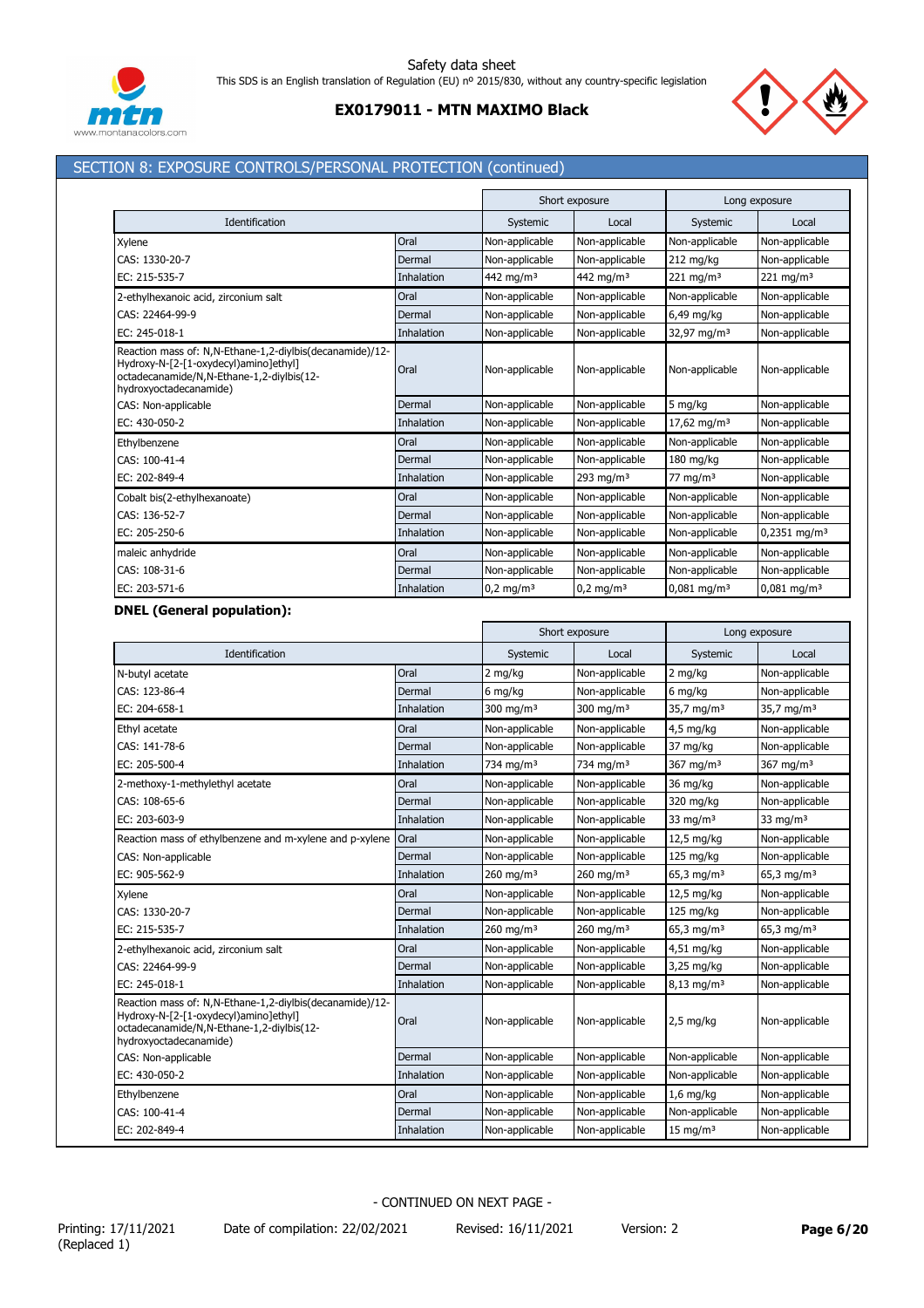

# **EX0179011 - MTN MAXIMO Black**



## SECTION 8: EXPOSURE CONTROLS/PERSONAL PROTECTION (continued)

| Identification<br>Systemic<br>Local<br>Systemic<br>Local<br>Oral<br>Non-applicable<br>Non-applicable<br>$0,175$ mg/kg<br>Non-applicable<br>Non-applicable<br>Dermal<br>Non-applicable<br>Non-applicable<br>Non-applicable<br>Inhalation<br>Non-applicable<br>Non-applicable<br>Non-applicable<br>$0,037$ mg/m <sup>3</sup><br>Identification<br><b>STP</b><br>35,6 mg/L<br>Fresh water<br>$0,18$ mg/L<br>Soil<br>$0,09$ mg/kg<br>0,018 mg/L<br>Marine water<br>$0,36$ mg/L<br>0,981 mg/kg<br>Intermittent<br>Sediment (Fresh water)<br>Oral<br>Non-applicable<br>0,098 mg/kg<br>Sediment (Marine water)<br><b>STP</b><br>650 mg/L<br>$0,24$ mg/L<br>Fresh water<br>Soil<br>0,148 mg/kg<br>0,024 mg/L<br>Marine water<br>Intermittent<br>$1,65$ mg/L<br>Sediment (Fresh water)<br>1,15 mg/kg<br>Oral<br>$0,2$ g/kg<br>Sediment (Marine water)<br>0,115 mg/kg<br><b>STP</b><br>$100$ mg/L<br>Fresh water<br>0,635 mg/L<br>2-methoxy-1-methylethyl acetate<br>Soil<br>$0,29$ mg/kg<br>0,064 mg/L<br>CAS: 108-65-6<br>Marine water<br>EC: 203-603-9<br>Intermittent<br>$6,35$ mg/L<br>Sediment (Fresh water)<br>3,29 mg/kg<br>Oral<br>Non-applicable<br>0,329 mg/kg<br>Sediment (Marine water)<br>Reaction mass of ethylbenzene and m-xylene and p-xylene STP<br>$6,58$ mg/L<br>Fresh water<br>0,327 mg/L<br>Soil<br>$2,31$ mg/kg<br>Marine water<br>0,327 mg/L<br>CAS: Non-applicable<br>EC: 905-562-9<br>Intermittent<br>0,327 mg/L<br>12,46 mg/kg<br>Sediment (Fresh water)<br>Oral<br>Non-applicable<br>Sediment (Marine water)<br>12,46 mg/kg<br><b>STP</b><br>0,327 mg/L<br>6,58 mg/L<br>Fresh water<br>Xylene<br>Soil<br>$2,31$ mg/kg<br>Marine water<br>0,327 mg/L<br>CAS: 1330-20-7<br>Intermittent<br>0,327 mg/L<br>12,46 mg/kg<br>EC: 215-535-7<br>Sediment (Fresh water)<br>Oral<br>Non-applicable<br>Sediment (Marine water)<br>12,46 mg/kg<br><b>STP</b><br>$100$ mg/L<br>Fresh water<br>0,000058 mg/L<br>hydroxyoctadecanamide)<br>Soil<br>0,000006 mg/L<br>$1$ mg/kg<br>Marine water<br>CAS: Non-applicable<br>0,000054 mg/L<br>Intermittent<br>Sediment (Fresh water)<br>1 mg/kg<br>Oral<br>$0,0333$ g/kg<br>Sediment (Marine water)<br>0,1 mg/kg<br><b>STP</b><br>$9,6$ mg/L<br>Fresh water<br>$0,1$ mg/L<br>Ethylbenzene<br>Soil<br>$2,68$ mg/kg<br>0,01 mg/L<br>Marine water<br>Intermittent<br>$0,1$ mg/L<br>Sediment (Fresh water)<br>13,7 mg/kg<br>Oral<br>$0,02$ g/kg<br>Sediment (Marine water)<br>1,37 mg/kg<br>0,37 mg/L<br>0,00062 mg/L<br>Cobalt bis(2-ethylhexanoate)<br><b>SIP</b><br>Fresh water<br>Soil<br>0,00236 mg/L<br>10,9 mg/kg<br>Marine water<br>Non-applicable<br>53,8 mg/kg<br>Intermittent<br>Sediment (Fresh water)<br>Oral<br>Non-applicable<br>Sediment (Marine water)<br>69,8 mg/kg<br><b>STP</b><br>44,6 mg/L<br>0,038 mg/L<br>maleic anhydride<br>Fresh water<br>0,037 mg/kg<br>0,004 mg/L<br>CAS: 108-31-6<br>Soil<br>Marine water<br>Intermittent<br>0,379 mg/L<br>0,296 mg/kg<br>EC: 203-571-6<br>Sediment (Fresh water)<br>Sediment (Marine water) |                                                                                                                                                |      |                | Short exposure | Long exposure |
|------------------------------------------------------------------------------------------------------------------------------------------------------------------------------------------------------------------------------------------------------------------------------------------------------------------------------------------------------------------------------------------------------------------------------------------------------------------------------------------------------------------------------------------------------------------------------------------------------------------------------------------------------------------------------------------------------------------------------------------------------------------------------------------------------------------------------------------------------------------------------------------------------------------------------------------------------------------------------------------------------------------------------------------------------------------------------------------------------------------------------------------------------------------------------------------------------------------------------------------------------------------------------------------------------------------------------------------------------------------------------------------------------------------------------------------------------------------------------------------------------------------------------------------------------------------------------------------------------------------------------------------------------------------------------------------------------------------------------------------------------------------------------------------------------------------------------------------------------------------------------------------------------------------------------------------------------------------------------------------------------------------------------------------------------------------------------------------------------------------------------------------------------------------------------------------------------------------------------------------------------------------------------------------------------------------------------------------------------------------------------------------------------------------------------------------------------------------------------------------------------------------------------------------------------------------------------------------------------------------------------------------------------------------------------------------------------------------------------------------------------------------------------------------------------------------------------------------------------------------------------------------------------------------------------------------------------------------------------------------------------|------------------------------------------------------------------------------------------------------------------------------------------------|------|----------------|----------------|---------------|
|                                                                                                                                                                                                                                                                                                                                                                                                                                                                                                                                                                                                                                                                                                                                                                                                                                                                                                                                                                                                                                                                                                                                                                                                                                                                                                                                                                                                                                                                                                                                                                                                                                                                                                                                                                                                                                                                                                                                                                                                                                                                                                                                                                                                                                                                                                                                                                                                                                                                                                                                                                                                                                                                                                                                                                                                                                                                                                                                                                                                      |                                                                                                                                                |      |                |                |               |
|                                                                                                                                                                                                                                                                                                                                                                                                                                                                                                                                                                                                                                                                                                                                                                                                                                                                                                                                                                                                                                                                                                                                                                                                                                                                                                                                                                                                                                                                                                                                                                                                                                                                                                                                                                                                                                                                                                                                                                                                                                                                                                                                                                                                                                                                                                                                                                                                                                                                                                                                                                                                                                                                                                                                                                                                                                                                                                                                                                                                      | Cobalt bis(2-ethylhexanoate)                                                                                                                   |      |                |                |               |
|                                                                                                                                                                                                                                                                                                                                                                                                                                                                                                                                                                                                                                                                                                                                                                                                                                                                                                                                                                                                                                                                                                                                                                                                                                                                                                                                                                                                                                                                                                                                                                                                                                                                                                                                                                                                                                                                                                                                                                                                                                                                                                                                                                                                                                                                                                                                                                                                                                                                                                                                                                                                                                                                                                                                                                                                                                                                                                                                                                                                      | CAS: 136-52-7                                                                                                                                  |      |                |                |               |
|                                                                                                                                                                                                                                                                                                                                                                                                                                                                                                                                                                                                                                                                                                                                                                                                                                                                                                                                                                                                                                                                                                                                                                                                                                                                                                                                                                                                                                                                                                                                                                                                                                                                                                                                                                                                                                                                                                                                                                                                                                                                                                                                                                                                                                                                                                                                                                                                                                                                                                                                                                                                                                                                                                                                                                                                                                                                                                                                                                                                      | EC: 205-250-6                                                                                                                                  |      |                |                |               |
|                                                                                                                                                                                                                                                                                                                                                                                                                                                                                                                                                                                                                                                                                                                                                                                                                                                                                                                                                                                                                                                                                                                                                                                                                                                                                                                                                                                                                                                                                                                                                                                                                                                                                                                                                                                                                                                                                                                                                                                                                                                                                                                                                                                                                                                                                                                                                                                                                                                                                                                                                                                                                                                                                                                                                                                                                                                                                                                                                                                                      | <b>PNEC:</b>                                                                                                                                   |      |                |                |               |
|                                                                                                                                                                                                                                                                                                                                                                                                                                                                                                                                                                                                                                                                                                                                                                                                                                                                                                                                                                                                                                                                                                                                                                                                                                                                                                                                                                                                                                                                                                                                                                                                                                                                                                                                                                                                                                                                                                                                                                                                                                                                                                                                                                                                                                                                                                                                                                                                                                                                                                                                                                                                                                                                                                                                                                                                                                                                                                                                                                                                      |                                                                                                                                                |      |                |                |               |
|                                                                                                                                                                                                                                                                                                                                                                                                                                                                                                                                                                                                                                                                                                                                                                                                                                                                                                                                                                                                                                                                                                                                                                                                                                                                                                                                                                                                                                                                                                                                                                                                                                                                                                                                                                                                                                                                                                                                                                                                                                                                                                                                                                                                                                                                                                                                                                                                                                                                                                                                                                                                                                                                                                                                                                                                                                                                                                                                                                                                      | N-butyl acetate                                                                                                                                |      |                |                |               |
|                                                                                                                                                                                                                                                                                                                                                                                                                                                                                                                                                                                                                                                                                                                                                                                                                                                                                                                                                                                                                                                                                                                                                                                                                                                                                                                                                                                                                                                                                                                                                                                                                                                                                                                                                                                                                                                                                                                                                                                                                                                                                                                                                                                                                                                                                                                                                                                                                                                                                                                                                                                                                                                                                                                                                                                                                                                                                                                                                                                                      | CAS: 123-86-4                                                                                                                                  |      |                |                |               |
|                                                                                                                                                                                                                                                                                                                                                                                                                                                                                                                                                                                                                                                                                                                                                                                                                                                                                                                                                                                                                                                                                                                                                                                                                                                                                                                                                                                                                                                                                                                                                                                                                                                                                                                                                                                                                                                                                                                                                                                                                                                                                                                                                                                                                                                                                                                                                                                                                                                                                                                                                                                                                                                                                                                                                                                                                                                                                                                                                                                                      | EC: 204-658-1                                                                                                                                  |      |                |                |               |
|                                                                                                                                                                                                                                                                                                                                                                                                                                                                                                                                                                                                                                                                                                                                                                                                                                                                                                                                                                                                                                                                                                                                                                                                                                                                                                                                                                                                                                                                                                                                                                                                                                                                                                                                                                                                                                                                                                                                                                                                                                                                                                                                                                                                                                                                                                                                                                                                                                                                                                                                                                                                                                                                                                                                                                                                                                                                                                                                                                                                      |                                                                                                                                                |      |                |                |               |
|                                                                                                                                                                                                                                                                                                                                                                                                                                                                                                                                                                                                                                                                                                                                                                                                                                                                                                                                                                                                                                                                                                                                                                                                                                                                                                                                                                                                                                                                                                                                                                                                                                                                                                                                                                                                                                                                                                                                                                                                                                                                                                                                                                                                                                                                                                                                                                                                                                                                                                                                                                                                                                                                                                                                                                                                                                                                                                                                                                                                      | Ethyl acetate                                                                                                                                  |      |                |                |               |
|                                                                                                                                                                                                                                                                                                                                                                                                                                                                                                                                                                                                                                                                                                                                                                                                                                                                                                                                                                                                                                                                                                                                                                                                                                                                                                                                                                                                                                                                                                                                                                                                                                                                                                                                                                                                                                                                                                                                                                                                                                                                                                                                                                                                                                                                                                                                                                                                                                                                                                                                                                                                                                                                                                                                                                                                                                                                                                                                                                                                      | CAS: 141-78-6                                                                                                                                  |      |                |                |               |
|                                                                                                                                                                                                                                                                                                                                                                                                                                                                                                                                                                                                                                                                                                                                                                                                                                                                                                                                                                                                                                                                                                                                                                                                                                                                                                                                                                                                                                                                                                                                                                                                                                                                                                                                                                                                                                                                                                                                                                                                                                                                                                                                                                                                                                                                                                                                                                                                                                                                                                                                                                                                                                                                                                                                                                                                                                                                                                                                                                                                      | EC: 205-500-4                                                                                                                                  |      |                |                |               |
|                                                                                                                                                                                                                                                                                                                                                                                                                                                                                                                                                                                                                                                                                                                                                                                                                                                                                                                                                                                                                                                                                                                                                                                                                                                                                                                                                                                                                                                                                                                                                                                                                                                                                                                                                                                                                                                                                                                                                                                                                                                                                                                                                                                                                                                                                                                                                                                                                                                                                                                                                                                                                                                                                                                                                                                                                                                                                                                                                                                                      |                                                                                                                                                |      |                |                |               |
|                                                                                                                                                                                                                                                                                                                                                                                                                                                                                                                                                                                                                                                                                                                                                                                                                                                                                                                                                                                                                                                                                                                                                                                                                                                                                                                                                                                                                                                                                                                                                                                                                                                                                                                                                                                                                                                                                                                                                                                                                                                                                                                                                                                                                                                                                                                                                                                                                                                                                                                                                                                                                                                                                                                                                                                                                                                                                                                                                                                                      |                                                                                                                                                |      |                |                |               |
|                                                                                                                                                                                                                                                                                                                                                                                                                                                                                                                                                                                                                                                                                                                                                                                                                                                                                                                                                                                                                                                                                                                                                                                                                                                                                                                                                                                                                                                                                                                                                                                                                                                                                                                                                                                                                                                                                                                                                                                                                                                                                                                                                                                                                                                                                                                                                                                                                                                                                                                                                                                                                                                                                                                                                                                                                                                                                                                                                                                                      |                                                                                                                                                |      |                |                |               |
|                                                                                                                                                                                                                                                                                                                                                                                                                                                                                                                                                                                                                                                                                                                                                                                                                                                                                                                                                                                                                                                                                                                                                                                                                                                                                                                                                                                                                                                                                                                                                                                                                                                                                                                                                                                                                                                                                                                                                                                                                                                                                                                                                                                                                                                                                                                                                                                                                                                                                                                                                                                                                                                                                                                                                                                                                                                                                                                                                                                                      |                                                                                                                                                |      |                |                |               |
|                                                                                                                                                                                                                                                                                                                                                                                                                                                                                                                                                                                                                                                                                                                                                                                                                                                                                                                                                                                                                                                                                                                                                                                                                                                                                                                                                                                                                                                                                                                                                                                                                                                                                                                                                                                                                                                                                                                                                                                                                                                                                                                                                                                                                                                                                                                                                                                                                                                                                                                                                                                                                                                                                                                                                                                                                                                                                                                                                                                                      |                                                                                                                                                |      |                |                |               |
|                                                                                                                                                                                                                                                                                                                                                                                                                                                                                                                                                                                                                                                                                                                                                                                                                                                                                                                                                                                                                                                                                                                                                                                                                                                                                                                                                                                                                                                                                                                                                                                                                                                                                                                                                                                                                                                                                                                                                                                                                                                                                                                                                                                                                                                                                                                                                                                                                                                                                                                                                                                                                                                                                                                                                                                                                                                                                                                                                                                                      |                                                                                                                                                |      |                |                |               |
|                                                                                                                                                                                                                                                                                                                                                                                                                                                                                                                                                                                                                                                                                                                                                                                                                                                                                                                                                                                                                                                                                                                                                                                                                                                                                                                                                                                                                                                                                                                                                                                                                                                                                                                                                                                                                                                                                                                                                                                                                                                                                                                                                                                                                                                                                                                                                                                                                                                                                                                                                                                                                                                                                                                                                                                                                                                                                                                                                                                                      |                                                                                                                                                |      |                |                |               |
|                                                                                                                                                                                                                                                                                                                                                                                                                                                                                                                                                                                                                                                                                                                                                                                                                                                                                                                                                                                                                                                                                                                                                                                                                                                                                                                                                                                                                                                                                                                                                                                                                                                                                                                                                                                                                                                                                                                                                                                                                                                                                                                                                                                                                                                                                                                                                                                                                                                                                                                                                                                                                                                                                                                                                                                                                                                                                                                                                                                                      |                                                                                                                                                |      |                |                |               |
|                                                                                                                                                                                                                                                                                                                                                                                                                                                                                                                                                                                                                                                                                                                                                                                                                                                                                                                                                                                                                                                                                                                                                                                                                                                                                                                                                                                                                                                                                                                                                                                                                                                                                                                                                                                                                                                                                                                                                                                                                                                                                                                                                                                                                                                                                                                                                                                                                                                                                                                                                                                                                                                                                                                                                                                                                                                                                                                                                                                                      |                                                                                                                                                |      |                |                |               |
|                                                                                                                                                                                                                                                                                                                                                                                                                                                                                                                                                                                                                                                                                                                                                                                                                                                                                                                                                                                                                                                                                                                                                                                                                                                                                                                                                                                                                                                                                                                                                                                                                                                                                                                                                                                                                                                                                                                                                                                                                                                                                                                                                                                                                                                                                                                                                                                                                                                                                                                                                                                                                                                                                                                                                                                                                                                                                                                                                                                                      |                                                                                                                                                |      |                |                |               |
|                                                                                                                                                                                                                                                                                                                                                                                                                                                                                                                                                                                                                                                                                                                                                                                                                                                                                                                                                                                                                                                                                                                                                                                                                                                                                                                                                                                                                                                                                                                                                                                                                                                                                                                                                                                                                                                                                                                                                                                                                                                                                                                                                                                                                                                                                                                                                                                                                                                                                                                                                                                                                                                                                                                                                                                                                                                                                                                                                                                                      |                                                                                                                                                |      |                |                |               |
|                                                                                                                                                                                                                                                                                                                                                                                                                                                                                                                                                                                                                                                                                                                                                                                                                                                                                                                                                                                                                                                                                                                                                                                                                                                                                                                                                                                                                                                                                                                                                                                                                                                                                                                                                                                                                                                                                                                                                                                                                                                                                                                                                                                                                                                                                                                                                                                                                                                                                                                                                                                                                                                                                                                                                                                                                                                                                                                                                                                                      |                                                                                                                                                |      |                |                |               |
|                                                                                                                                                                                                                                                                                                                                                                                                                                                                                                                                                                                                                                                                                                                                                                                                                                                                                                                                                                                                                                                                                                                                                                                                                                                                                                                                                                                                                                                                                                                                                                                                                                                                                                                                                                                                                                                                                                                                                                                                                                                                                                                                                                                                                                                                                                                                                                                                                                                                                                                                                                                                                                                                                                                                                                                                                                                                                                                                                                                                      |                                                                                                                                                |      |                |                |               |
|                                                                                                                                                                                                                                                                                                                                                                                                                                                                                                                                                                                                                                                                                                                                                                                                                                                                                                                                                                                                                                                                                                                                                                                                                                                                                                                                                                                                                                                                                                                                                                                                                                                                                                                                                                                                                                                                                                                                                                                                                                                                                                                                                                                                                                                                                                                                                                                                                                                                                                                                                                                                                                                                                                                                                                                                                                                                                                                                                                                                      | Reaction mass of: N,N-Ethane-1,2-diylbis(decanamide)/12-<br>Hydroxy-N-[2-[1-oxydecyl)amino]ethyl]<br>octadecanamide/N,N-Ethane-1,2-diylbis(12- |      |                |                |               |
|                                                                                                                                                                                                                                                                                                                                                                                                                                                                                                                                                                                                                                                                                                                                                                                                                                                                                                                                                                                                                                                                                                                                                                                                                                                                                                                                                                                                                                                                                                                                                                                                                                                                                                                                                                                                                                                                                                                                                                                                                                                                                                                                                                                                                                                                                                                                                                                                                                                                                                                                                                                                                                                                                                                                                                                                                                                                                                                                                                                                      |                                                                                                                                                |      |                |                |               |
|                                                                                                                                                                                                                                                                                                                                                                                                                                                                                                                                                                                                                                                                                                                                                                                                                                                                                                                                                                                                                                                                                                                                                                                                                                                                                                                                                                                                                                                                                                                                                                                                                                                                                                                                                                                                                                                                                                                                                                                                                                                                                                                                                                                                                                                                                                                                                                                                                                                                                                                                                                                                                                                                                                                                                                                                                                                                                                                                                                                                      | EC: 430-050-2                                                                                                                                  |      |                |                |               |
|                                                                                                                                                                                                                                                                                                                                                                                                                                                                                                                                                                                                                                                                                                                                                                                                                                                                                                                                                                                                                                                                                                                                                                                                                                                                                                                                                                                                                                                                                                                                                                                                                                                                                                                                                                                                                                                                                                                                                                                                                                                                                                                                                                                                                                                                                                                                                                                                                                                                                                                                                                                                                                                                                                                                                                                                                                                                                                                                                                                                      |                                                                                                                                                |      |                |                |               |
|                                                                                                                                                                                                                                                                                                                                                                                                                                                                                                                                                                                                                                                                                                                                                                                                                                                                                                                                                                                                                                                                                                                                                                                                                                                                                                                                                                                                                                                                                                                                                                                                                                                                                                                                                                                                                                                                                                                                                                                                                                                                                                                                                                                                                                                                                                                                                                                                                                                                                                                                                                                                                                                                                                                                                                                                                                                                                                                                                                                                      |                                                                                                                                                |      |                |                |               |
|                                                                                                                                                                                                                                                                                                                                                                                                                                                                                                                                                                                                                                                                                                                                                                                                                                                                                                                                                                                                                                                                                                                                                                                                                                                                                                                                                                                                                                                                                                                                                                                                                                                                                                                                                                                                                                                                                                                                                                                                                                                                                                                                                                                                                                                                                                                                                                                                                                                                                                                                                                                                                                                                                                                                                                                                                                                                                                                                                                                                      | CAS: 100-41-4                                                                                                                                  |      |                |                |               |
|                                                                                                                                                                                                                                                                                                                                                                                                                                                                                                                                                                                                                                                                                                                                                                                                                                                                                                                                                                                                                                                                                                                                                                                                                                                                                                                                                                                                                                                                                                                                                                                                                                                                                                                                                                                                                                                                                                                                                                                                                                                                                                                                                                                                                                                                                                                                                                                                                                                                                                                                                                                                                                                                                                                                                                                                                                                                                                                                                                                                      | EC: 202-849-4                                                                                                                                  |      |                |                |               |
|                                                                                                                                                                                                                                                                                                                                                                                                                                                                                                                                                                                                                                                                                                                                                                                                                                                                                                                                                                                                                                                                                                                                                                                                                                                                                                                                                                                                                                                                                                                                                                                                                                                                                                                                                                                                                                                                                                                                                                                                                                                                                                                                                                                                                                                                                                                                                                                                                                                                                                                                                                                                                                                                                                                                                                                                                                                                                                                                                                                                      |                                                                                                                                                |      |                |                |               |
|                                                                                                                                                                                                                                                                                                                                                                                                                                                                                                                                                                                                                                                                                                                                                                                                                                                                                                                                                                                                                                                                                                                                                                                                                                                                                                                                                                                                                                                                                                                                                                                                                                                                                                                                                                                                                                                                                                                                                                                                                                                                                                                                                                                                                                                                                                                                                                                                                                                                                                                                                                                                                                                                                                                                                                                                                                                                                                                                                                                                      |                                                                                                                                                |      |                |                |               |
|                                                                                                                                                                                                                                                                                                                                                                                                                                                                                                                                                                                                                                                                                                                                                                                                                                                                                                                                                                                                                                                                                                                                                                                                                                                                                                                                                                                                                                                                                                                                                                                                                                                                                                                                                                                                                                                                                                                                                                                                                                                                                                                                                                                                                                                                                                                                                                                                                                                                                                                                                                                                                                                                                                                                                                                                                                                                                                                                                                                                      | CAS: 136-52-7                                                                                                                                  |      |                |                |               |
|                                                                                                                                                                                                                                                                                                                                                                                                                                                                                                                                                                                                                                                                                                                                                                                                                                                                                                                                                                                                                                                                                                                                                                                                                                                                                                                                                                                                                                                                                                                                                                                                                                                                                                                                                                                                                                                                                                                                                                                                                                                                                                                                                                                                                                                                                                                                                                                                                                                                                                                                                                                                                                                                                                                                                                                                                                                                                                                                                                                                      | EC: 205-250-6                                                                                                                                  |      |                |                |               |
|                                                                                                                                                                                                                                                                                                                                                                                                                                                                                                                                                                                                                                                                                                                                                                                                                                                                                                                                                                                                                                                                                                                                                                                                                                                                                                                                                                                                                                                                                                                                                                                                                                                                                                                                                                                                                                                                                                                                                                                                                                                                                                                                                                                                                                                                                                                                                                                                                                                                                                                                                                                                                                                                                                                                                                                                                                                                                                                                                                                                      |                                                                                                                                                |      |                |                |               |
|                                                                                                                                                                                                                                                                                                                                                                                                                                                                                                                                                                                                                                                                                                                                                                                                                                                                                                                                                                                                                                                                                                                                                                                                                                                                                                                                                                                                                                                                                                                                                                                                                                                                                                                                                                                                                                                                                                                                                                                                                                                                                                                                                                                                                                                                                                                                                                                                                                                                                                                                                                                                                                                                                                                                                                                                                                                                                                                                                                                                      |                                                                                                                                                |      |                |                |               |
|                                                                                                                                                                                                                                                                                                                                                                                                                                                                                                                                                                                                                                                                                                                                                                                                                                                                                                                                                                                                                                                                                                                                                                                                                                                                                                                                                                                                                                                                                                                                                                                                                                                                                                                                                                                                                                                                                                                                                                                                                                                                                                                                                                                                                                                                                                                                                                                                                                                                                                                                                                                                                                                                                                                                                                                                                                                                                                                                                                                                      |                                                                                                                                                |      |                |                |               |
|                                                                                                                                                                                                                                                                                                                                                                                                                                                                                                                                                                                                                                                                                                                                                                                                                                                                                                                                                                                                                                                                                                                                                                                                                                                                                                                                                                                                                                                                                                                                                                                                                                                                                                                                                                                                                                                                                                                                                                                                                                                                                                                                                                                                                                                                                                                                                                                                                                                                                                                                                                                                                                                                                                                                                                                                                                                                                                                                                                                                      |                                                                                                                                                |      |                |                |               |
|                                                                                                                                                                                                                                                                                                                                                                                                                                                                                                                                                                                                                                                                                                                                                                                                                                                                                                                                                                                                                                                                                                                                                                                                                                                                                                                                                                                                                                                                                                                                                                                                                                                                                                                                                                                                                                                                                                                                                                                                                                                                                                                                                                                                                                                                                                                                                                                                                                                                                                                                                                                                                                                                                                                                                                                                                                                                                                                                                                                                      |                                                                                                                                                | Oral | Non-applicable |                | $0,03$ mg/kg  |

### **8.2 Exposure controls:**

A.- Individual protection measures, such as personal protective equipment

As a preventative measure it is recommended to use basic Personal Protective Equipment, with the corresponding <<CE marking>> in accordance with Regulation (EU) 2016/425. For more information on Personal Protective Equipment (storage, use, cleaning, maintenance, class of protection,…) consult the information leaflet provided by the manufacturer. For more information see subsection 7.1. All information contained herein is a recommendation which needs some specification from the labour risk prevention services as it is not known whether the company has additional measures at its disposal.

B.- Respiratory protection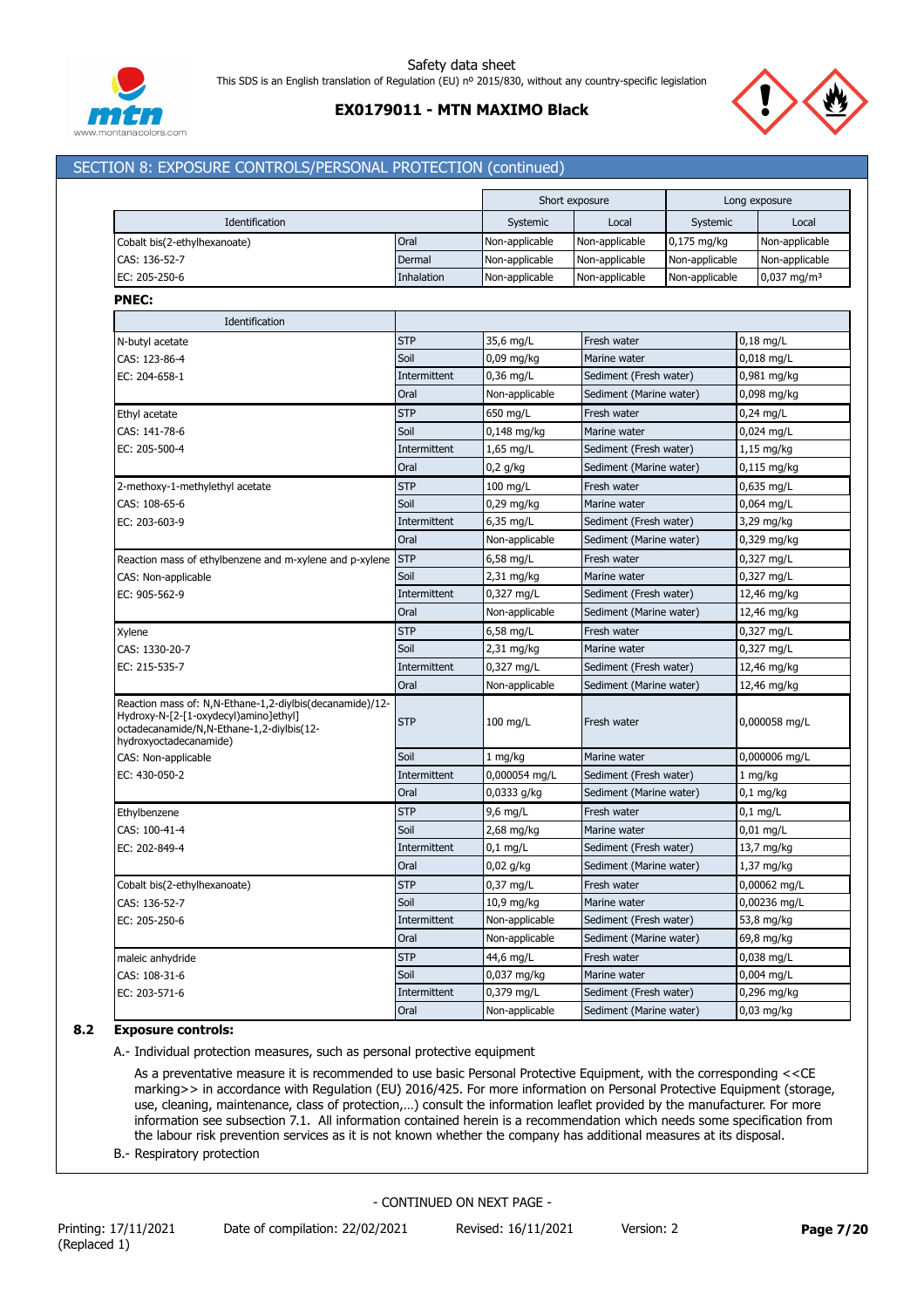

# **EX0179011 - MTN MAXIMO Black**



| Pictogram                                    | PPE                                                                                                                                           | Labelling      | <b>CEN Standard</b>                                                                                                                                   | <b>Remarks</b>                                                                                                                  |
|----------------------------------------------|-----------------------------------------------------------------------------------------------------------------------------------------------|----------------|-------------------------------------------------------------------------------------------------------------------------------------------------------|---------------------------------------------------------------------------------------------------------------------------------|
| Mandatory<br>respiratory tract<br>protection | Filter mask for gases,<br>vapours and particles                                                                                               |                | EN 149:2001+A1:2009<br>EN 405:2002+A1:2010<br>EN ISO 136:1998                                                                                         | Replace when an increase in resistence to<br>breathing is observed and/or a smell or taste of the<br>contaminant is detected.   |
| C .- Specific protection for the hands       |                                                                                                                                               |                |                                                                                                                                                       |                                                                                                                                 |
| Pictogram                                    | <b>PPE</b>                                                                                                                                    | Labelling      | <b>CEN Standard</b>                                                                                                                                   | <b>Remarks</b>                                                                                                                  |
| Mandatory hand<br>protection                 | Chemical protective gloves<br>(Material: Linear low-density<br>polyethylene (LLDPE),<br>Breakthrough time: > 480<br>min, Thickness: 0.062 mm) | <b>CAT III</b> | EN 420:2004+A1:2010                                                                                                                                   | Replace the gloves at any sign of deterioration.                                                                                |
|                                              | total reliability and has therefore to be checked prior to the application.                                                                   |                |                                                                                                                                                       | As the product is a mixture of several substances, the resistance of the glove material can not be calculated in advance with   |
| D.- Ocular and facial protection             |                                                                                                                                               |                |                                                                                                                                                       |                                                                                                                                 |
| Pictogram                                    | <b>PPE</b>                                                                                                                                    | Labelling      | <b>CEN Standard</b>                                                                                                                                   | <b>Remarks</b>                                                                                                                  |
| Mandatory face<br>protection                 | Face shield                                                                                                                                   |                | EN 166:2002<br>EN 167:2002<br>EN 168:2002<br>EN ISO 4007:2018                                                                                         | Clean daily and disinfect periodically according to<br>the manufacturer's instructions. Use if there is a<br>risk of splashing. |
| E.- Body protection                          |                                                                                                                                               |                |                                                                                                                                                       |                                                                                                                                 |
| Pictogram                                    | PPE                                                                                                                                           | Labelling      | <b>CEN Standard</b>                                                                                                                                   | Remarks                                                                                                                         |
| Mandatory complete<br>body protection        | Disposable clothing for<br>protection against chemical<br>risks, with antistatic and<br>fireproof properties                                  | CAT III        | EN 1149-1,2,3<br>EN 13034:2005+A1:2009<br>EN ISO 13982-<br>1:2004/A1:2010<br>EN ISO 6529:2013<br>EN ISO 6530:2005<br>EN ISO 13688:2013<br>EN 464:1994 | For professional use only. Clean periodically<br>according to the manufacturer's instructions.                                  |
| Mandatory foot<br>protection                 | Safety footwear for<br>protection against chemical<br>risk, with antistatic and heat<br>resistant properties                                  |                | EN ISO 13287:2013<br>EN ISO 20345:2011<br>EN 13832-1:2019                                                                                             | Replace boots at any sign of deterioration.                                                                                     |
| F.- Additional emergency measures            |                                                                                                                                               |                |                                                                                                                                                       |                                                                                                                                 |
| Emergency measure                            |                                                                                                                                               | Standards      | Emergency measure                                                                                                                                     | <b>Standards</b>                                                                                                                |
|                                              |                                                                                                                                               | ANSI Z358-1    | ထ +                                                                                                                                                   | DIN 12 899                                                                                                                      |

# **Volatile organic compounds:**

With regard to Directive 2010/75/EU, this product has the following characteristics:

| $V.O.C.$ (Supply):                 | 73,84 % weight                      |
|------------------------------------|-------------------------------------|
| V.O.C. density at 20 $^{\circ}$ C: | 594,4 kg/m <sup>3</sup> (594,4 g/L) |
| Average carbon number:             | 5.59                                |
| Average molecular weight:          | $108,72$ g/mol                      |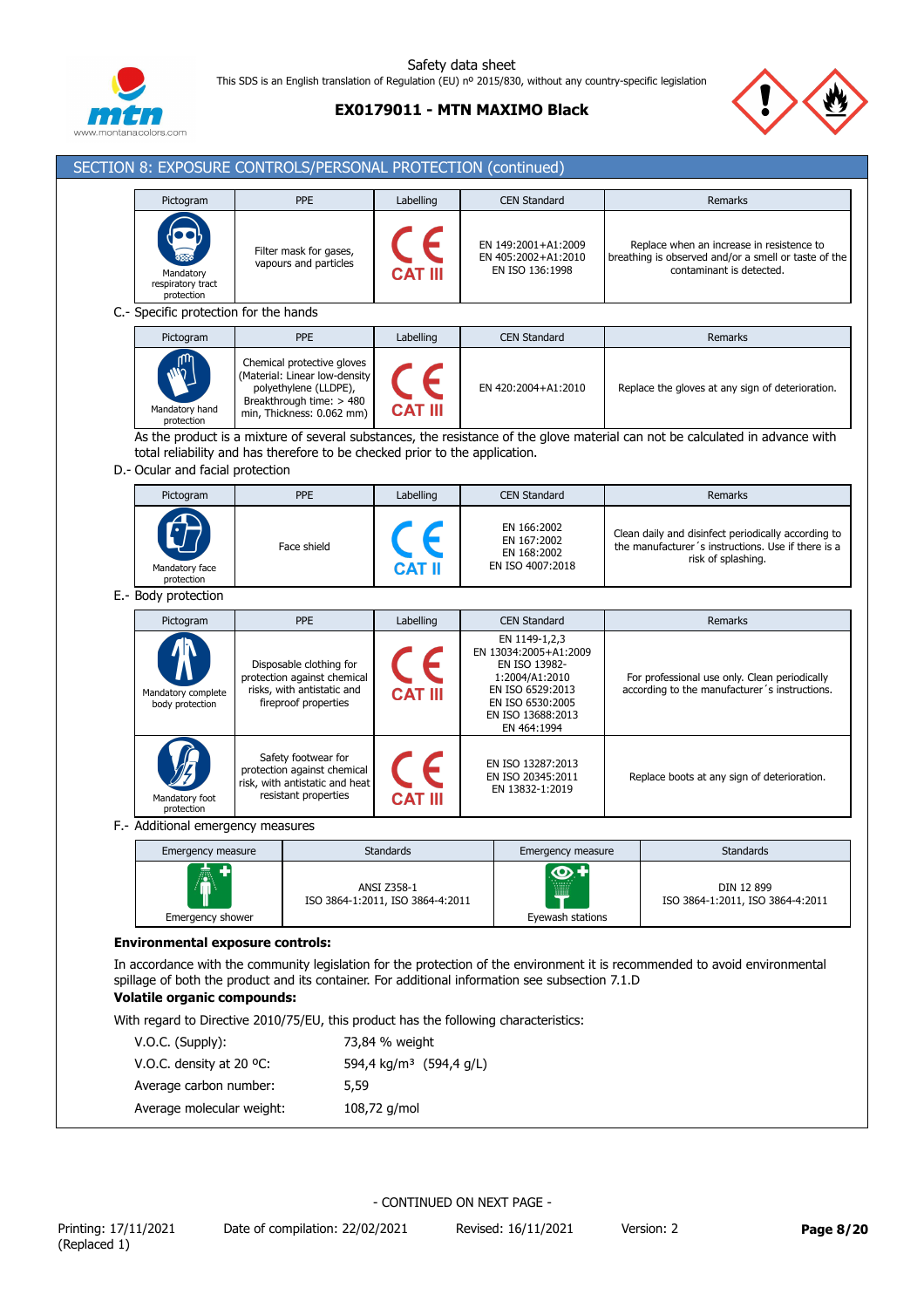



|     | SECTION 9: PHYSICAL AND CHEMICAL PROPERTIES                                                             |                       |
|-----|---------------------------------------------------------------------------------------------------------|-----------------------|
| 9.1 | Information on basic physical and chemical properties:                                                  |                       |
|     | For complete information see the product datasheet.                                                     |                       |
|     | <b>Appearance:</b>                                                                                      |                       |
|     | Physical state at 20 °C:                                                                                | Aerosol               |
|     | Appearance:                                                                                             | Not available         |
|     | Colour:                                                                                                 | Black                 |
|     | Odour:                                                                                                  | Not available         |
|     | Odour threshold:                                                                                        | Non-applicable *      |
|     | <b>Volatility:</b>                                                                                      |                       |
|     | Boiling point at atmospheric pressure:                                                                  | -1 °C (Propellant)    |
|     | Vapour pressure at 20 °C:                                                                               | Non-applicable *      |
|     | Vapour pressure at 50 °C:                                                                               | <300000 Pa (300 kPa)  |
|     | Evaporation rate at 20 °C:                                                                              | Non-applicable *      |
|     | <b>Product description:</b>                                                                             |                       |
|     | Density at 20 °C:                                                                                       | 805 kg/m <sup>3</sup> |
|     | Relative density at 20 °C:                                                                              | 0,805                 |
|     | Dynamic viscosity at 20 °C:                                                                             | Non-applicable *      |
|     | Kinematic viscosity at 20 °C:                                                                           | Non-applicable *      |
|     | Kinematic viscosity at 40 °C:                                                                           | Non-applicable *      |
|     | Concentration:                                                                                          | Non-applicable *      |
|     | pH:                                                                                                     | Non-applicable *      |
|     | Vapour density at 20 °C:                                                                                | Non-applicable *      |
|     | Partition coefficient n-octanol/water 20 °C:                                                            | Non-applicable *      |
|     | Solubility in water at 20 °C:                                                                           | Non-applicable *      |
|     | Solubility properties:                                                                                  | Non-applicable *      |
|     | Decomposition temperature:                                                                              | Non-applicable *      |
|     | Melting point/freezing point:                                                                           | Non-applicable *      |
|     | Recipient pressure:                                                                                     | Non-applicable *      |
|     | <b>Flammability:</b>                                                                                    |                       |
|     | Flash Point:                                                                                            | Non-applicable        |
|     | Flammability (solid, gas):                                                                              | Non-applicable *      |
|     | Autoignition temperature:                                                                               | 365 °C (Propellant)   |
|     | Lower flammability limit:                                                                               | Non-applicable *      |
|     | Upper flammability limit:                                                                               | Non-applicable *      |
|     | <b>Particle characteristics:</b>                                                                        |                       |
|     | Median equivalent diameter:                                                                             | Non-applicable        |
| 9.2 | <b>Other information:</b>                                                                               |                       |
|     | Information with regard to physical hazard classes:                                                     |                       |
|     | Explosive properties:                                                                                   | Non-applicable *      |
|     | Oxidising properties:                                                                                   | Non-applicable *      |
|     | Corrosive to metals:                                                                                    | Non-applicable *      |
|     | Heat of combustion:                                                                                     | Non-applicable *      |
|     | Aerosols-total percentage (by mass) of flammable<br>components:<br><b>Other safety characteristics:</b> | Non-applicable *      |
|     |                                                                                                         |                       |

\*Not relevant due to the nature of the product, not providing information property of its hazards.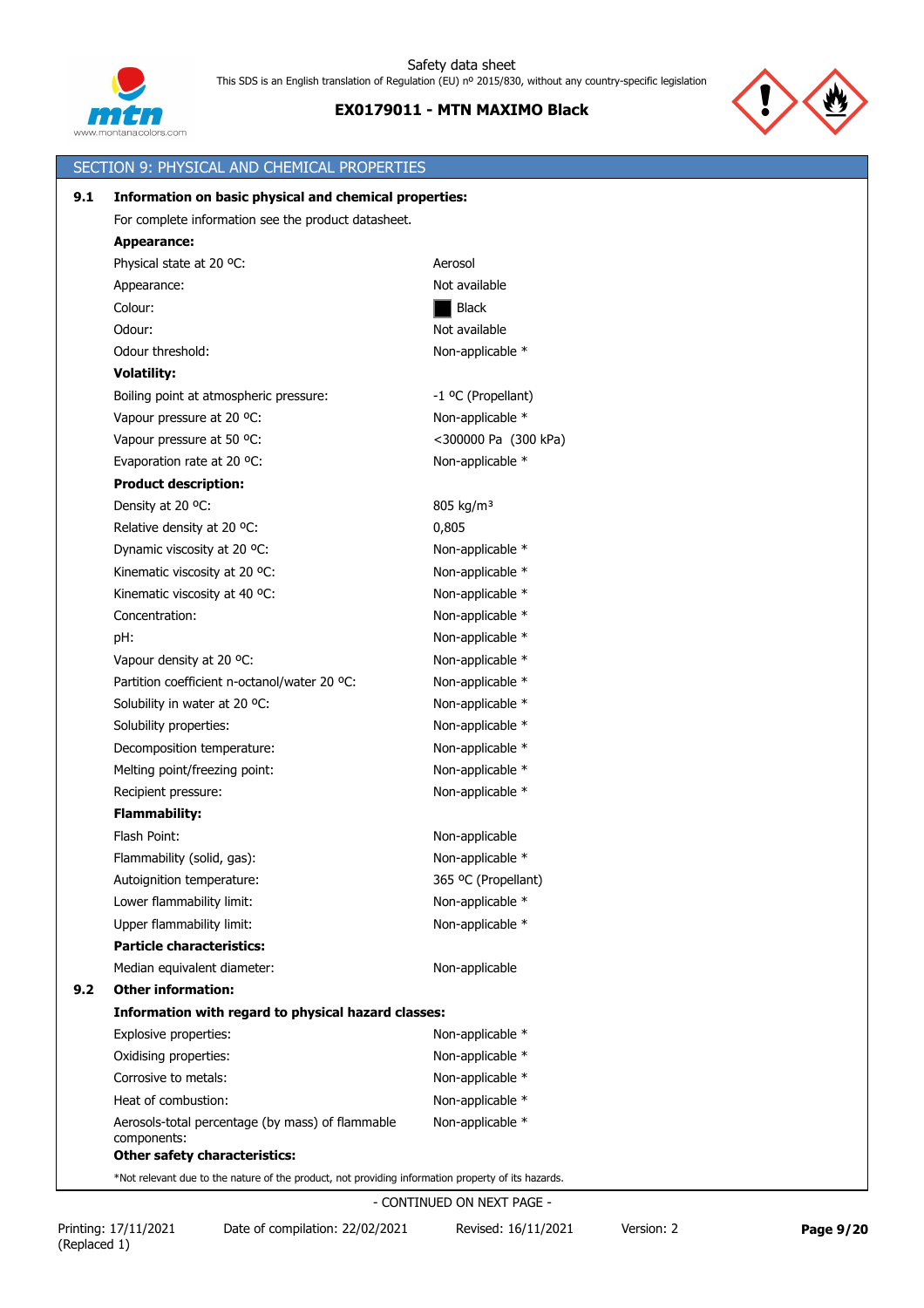

# **EX0179011 - MTN MAXIMO Black**



### SECTION 9: PHYSICAL AND CHEMICAL PROPERTIES (continued)

Surface tension at 20 °C: Non-applicable \*

Refraction index: Non-applicable \*

\*Not relevant due to the nature of the product, not providing information property of its hazards.

# SECTION 10: STABILITY AND REACTIVITY

## **10.1 Reactivity:**

No hazardous reactions are expected because the product is stable under recommended storage conditions. See section 7.

### **10.2 Chemical stability:**

Chemically stable under the conditions of storage, handling and use.

### **10.3 Possibility of hazardous reactions:**

Under the specified conditions, hazardous reactions that lead to excessive temperatures or pressure are not expected.

### **10.4 Conditions to avoid:**

Applicable for handling and storage at room temperature:

| Shock<br>friction<br>and | t with air<br>Contact | temperature<br>Inc<br>wrease n. | Sunlight               | <b>Humidity</b>     |
|--------------------------|-----------------------|---------------------------------|------------------------|---------------------|
| No<br>applicable         | applicable<br>Noi     | - -<br>combustion<br>Risk<br>ot | direct impact<br>Avoia | Not<br>: applicable |

### **10.5 Incompatible materials:**

| Acids                    | Water                       | $\cdots$<br>materials<br>Oxidisina | .<br>: materials<br>∴ombι<br>ust | Others                                   |
|--------------------------|-----------------------------|------------------------------------|----------------------------------|------------------------------------------|
| Avoid<br>strona<br>acids | t applicable<br>Not<br>۰d۱. | Avoid                              | Νοι<br>: applicable              | alkalis or<br>bases<br>Avoid<br>: strona |

### **10.6 Hazardous decomposition products:**

See subsection 10.3, 10.4 and 10.5 to find out the specific decomposition products. Depending on the decomposition conditions, complex mixtures of chemical substances can be released: carbon dioxide (CO2), carbon monoxide and other organic compounds.

## SECTION 11: TOXICOLOGICAL INFORMATION \*\*

### **11.1 Information on toxicological effects:**

The experimental information related to the toxicological properties of the product itself is not available

### **Dangerous health implications:**

In case of exposure that is repetitive, prolonged or at concentrations higher than the recommended occupational exposure limits, adverse effects on health may result, depending on the means of exposure:

- A- Ingestion (acute effect):
	- Acute toxicity : Based on available data, the classification criteria are not met, however, it contains substances classified as dangerous for consumption. For more information see section 3.
	- Corrosivity/Irritability: Based on available data, the classification criteria are not met. However, it does contain substances classified as dangerous for this effect. For more information see section 3.
- B- Inhalation (acute effect):
	- Acute toxicity : Based on available data, the classification criteria are not met. However, it contains substances classified as dangerous for inhalation. For more information see section 3.
	- Corrosivity/Irritability: Prolonged inhalation of the product is corrosive to mucous membranes and the upper respiratory tract
- C- Contact with the skin and the eyes (acute effect):
	- Contact with the skin: Based on available data, the classification criteria are not met. However, it contains substances classified as dangerous for skin contact. For more information see section 3.
	- Contact with the eyes: Produces eye damage after contact.
- D- CMR effects (carcinogenicity, mutagenicity and toxicity to reproduction):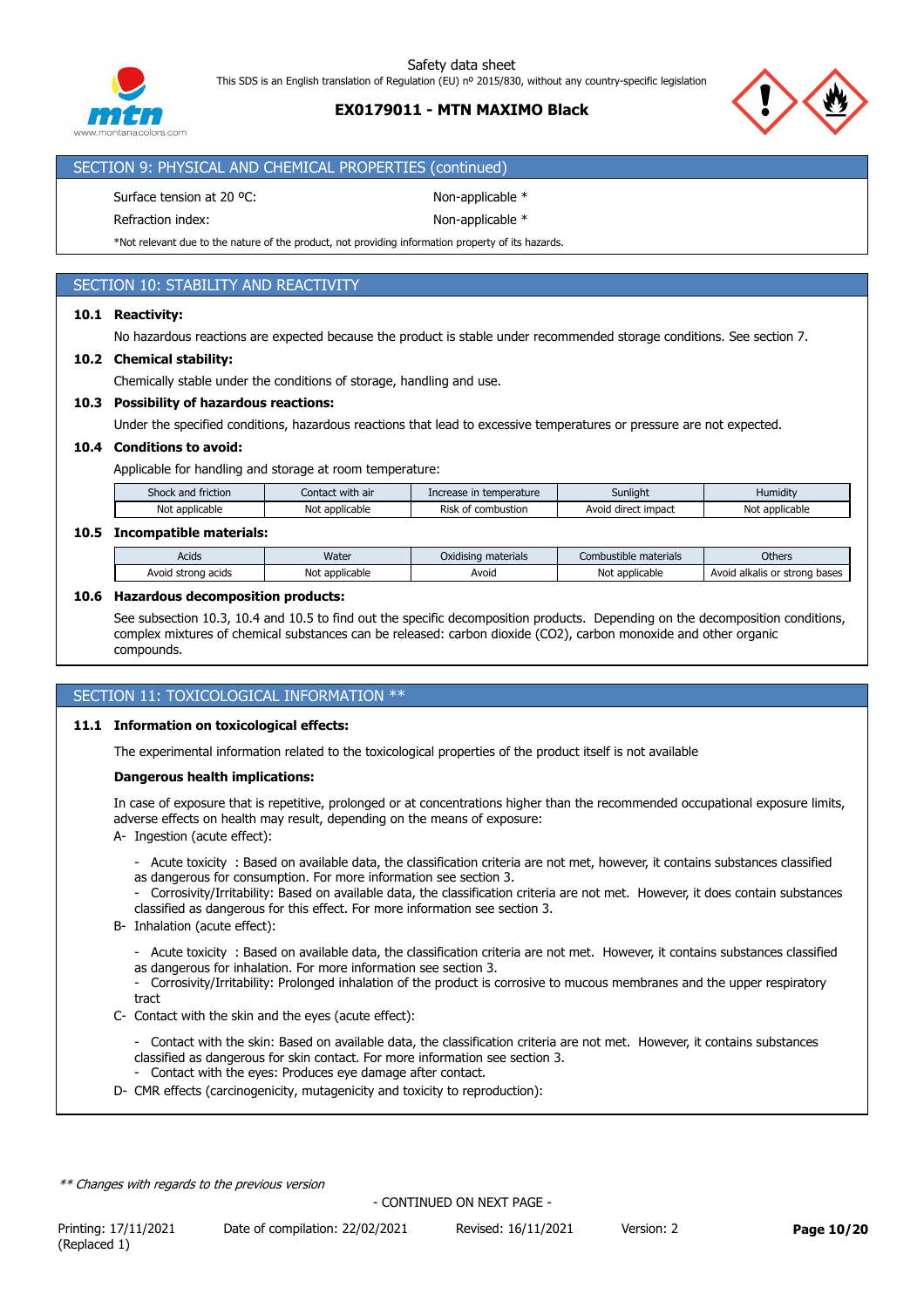Safety data sheet

This SDS is an English translation of Regulation (EU) nº 2015/830, without any country-specific legislation



**EX0179011 - MTN MAXIMO Black**



## SECTION 11: TOXICOLOGICAL INFORMATION \*\* (continued)

- Carcinogenicity: Based on available data, the classification criteria are not met, as it does not contain substances classified as dangerous for the effects mentioned. For more information see section 3.

 IARC: Cobalt bis(2-ethylhexanoate) (2B); Hydrocarbons, C9-C11,n-alkanes, iso-alkanes, cyclics, <2% aromatics (3); Benzyl acetate (3); propan-2-ol (3); ethanol (1); Reaction mass of ethylbenzene and m-xylene and p-xylene (3); Carbon black (2B); Ethylbenzene (2B); Xylene (3)

- Mutagenicity: Based on available data, the classification criteria are not met, as it does not contain substances classified as dangerous for this effect. For more information see section 3.

Reproductive toxicity: Based on available data, the classification criteria are not met. However, it does contain substances classified as dangerous for this effect. For more information see section 3.

- E- Sensitizing effects:
	- Respiratory: Based on available data, the classification criteria are not met. However, it contains substances classified as dangerous with sensitising effects. For more information see section 3.
	- Cutaneous: Prolonged contact with the skin can result in episodes of allergic contact dermatitis.
- F- Specific target organ toxicity (STOT) single exposure:

Exposure in high concentration can interfere with the central nervous system causing headache, dizziness, vertigo, nausea, vomiting, confusion, and in serious cases, loss of consciousness.

G- Specific target organ toxicity (STOT)-repeated exposure:

- Specific target organ toxicity (STOT)-repeated exposure: Based on available data, the classification criteria are not met. However, it contains substances classified as dangerous for inhalation. For more information see section 3.

- Skin: Repeated exposure may cause skin dryness or cracking
- H- Aspiration hazard:

Based on available data, the classification criteria are not met. However, it does contain substances classified as dangerous for this effect. For more information see section 3.

#### **Other information:**

### **Specific toxicology information on the substances:**

| Identification                                                       |                 | Acute toxicity       | Genus  |
|----------------------------------------------------------------------|-----------------|----------------------|--------|
| <b>Butane</b>                                                        | LD50 oral       | >2000 mg/kg          |        |
| CAS: 106-97-8                                                        | LD50 dermal     | >2000 mg/kg          |        |
| EC: 203-448-7                                                        | LC50 inhalation | 658 mg/L (4 h)       | Rat    |
| Propane                                                              | LD50 oral       | >2000 mg/kg          |        |
| CAS: 74-98-6                                                         | LD50 dermal     | >2000 mg/kg          |        |
| EC: 200-827-9                                                        | LC50 inhalation | >5 mg/L (4 h)        |        |
| Isobutane                                                            | LD50 oral       | >2000 mg/kg          |        |
| CAS: 75-28-5                                                         | LD50 dermal     | >2000 mg/kg          |        |
| EC: 200-857-2                                                        | LC50 inhalation | >5 mg/L (4 h)        |        |
| Ethyl acetate                                                        | LD50 oral       | 4100 mg/kg           | Rat    |
| CAS: 141-78-6                                                        | LD50 dermal     | 20000 mg/kg          | Rabbit |
| EC: 205-500-4                                                        | LC50 inhalation | >20 mg/L (4 h)       |        |
| Hydrocarbons, C9-C11, n-alkanes, iso-alkanes, cyclics, <2% aromatics | LD50 oral       | 5100 mg/kg           | Rat    |
| CAS: 64742-48-9                                                      | LD50 dermal     | >2000 mg/kg          |        |
| EC: 919-857-5                                                        | LC50 inhalation | >20 mg/L (4 h)       |        |
| 2-methoxy-1-methylethyl acetate                                      | LD50 oral       | 8532 mg/kg           | Rat    |
| CAS: 108-65-6                                                        | LD50 dermal     | 5100 mg/kg           | Rat    |
| EC: 203-603-9                                                        | LC50 inhalation | 30 mg/L (4 h)        | Rat    |
| Reaction mass of ethylbenzene and m-xylene and p-xylene              | LD50 oral       | 5627 mg/kg           | Mouse  |
| CAS: Non-applicable                                                  | LD50 dermal     | 1100 mg/kg           | Rat    |
| EC: 905-562-9                                                        | LC50 inhalation | 11 mg/L (4 h) (ATEi) |        |
| N-butyl acetate                                                      | LD50 oral       | 12789 mg/kg          | Rat    |
| CAS: 123-86-4                                                        | LD50 dermal     | 14112 mg/kg          | Rabbit |
| EC: 204-658-1                                                        | LC50 inhalation | 23,4 mg/L (4 h)      | Rat    |

*\*\* Changes with regards to the previous version*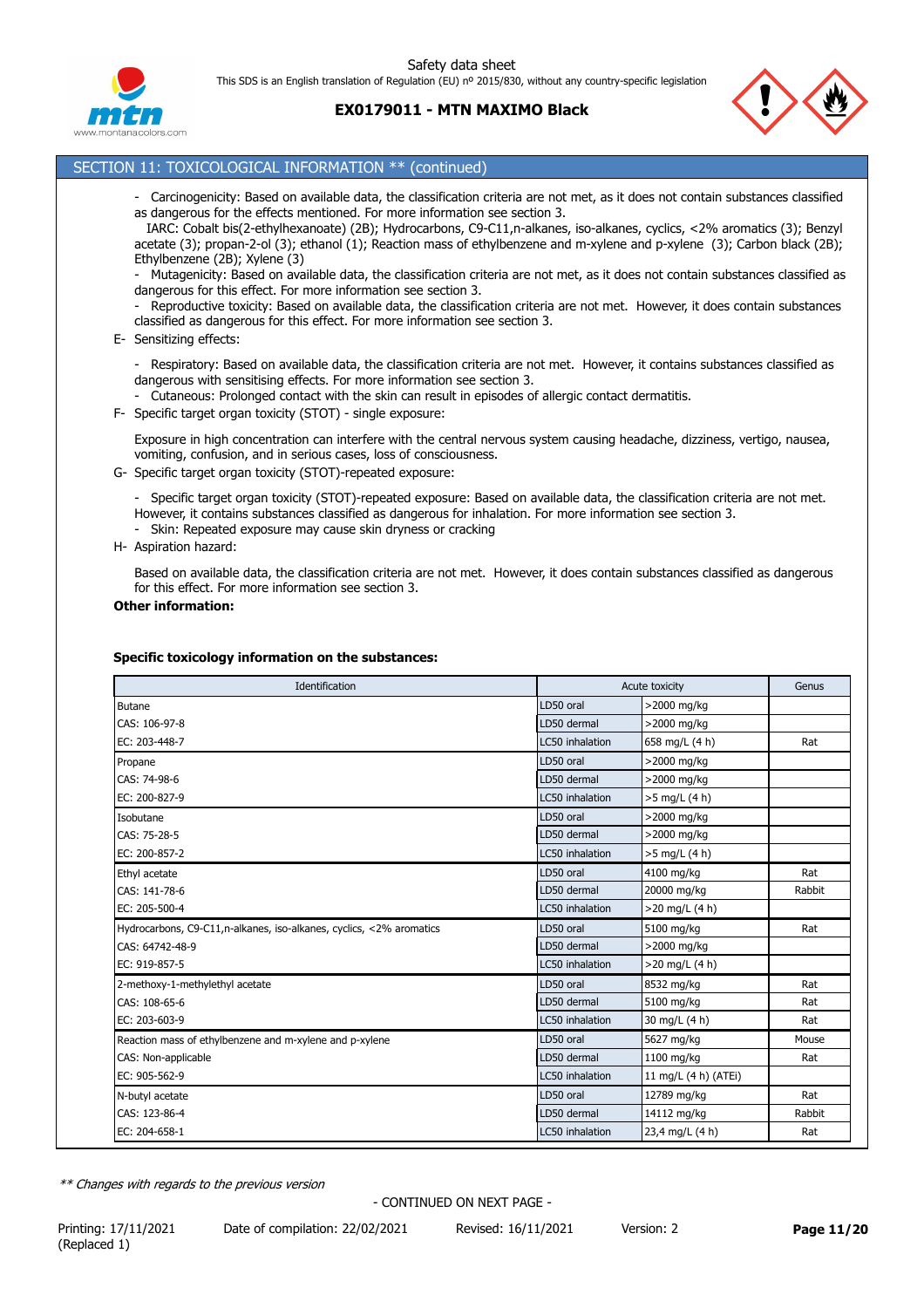



# SECTION 11: TOXICOLOGICAL INFORMATION \*\* (continued)

| Identification                                                                                                                                                   |                 | Acute toxicity  | Genus  |
|------------------------------------------------------------------------------------------------------------------------------------------------------------------|-----------------|-----------------|--------|
| Xylene                                                                                                                                                           | LD50 oral       | 2100 mg/kg      | Rat    |
| CAS: 1330-20-7                                                                                                                                                   | LD50 dermal     | 1100 mg/kg      | Rat    |
| EC: 215-535-7                                                                                                                                                    | LC50 inhalation | $>20$ mg/L      |        |
| 2-ethylhexanoic acid, zirconium salt                                                                                                                             | LD50 oral       | 2043 mg/kg      | Rat    |
| CAS: 22464-99-9                                                                                                                                                  | LD50 dermal     | >2000 mg/kg     |        |
| EC: 245-018-1                                                                                                                                                    | LC50 inhalation | $>5$ mg/L       |        |
| Reaction mass of: N,N-Ethane-1,2-diylbis(decanamide)/12-Hydroxy-N-[2-[1-oxydecyl)<br>amino]ethyl]octadecanamide/N,N-Ethane-1,2-diylbis(12-hydroxyoctadecanamide) | LD50 oral       | 5100 mg/kg      | Rat    |
| CAS: Non-applicable                                                                                                                                              | LD50 dermal     | >2000 mg/kg     |        |
| EC: 430-050-2                                                                                                                                                    | LC50 inhalation | $>5$ mg/L       |        |
| Ethylbenzene                                                                                                                                                     | LD50 oral       | 3500 mg/kg      | Rat    |
| CAS: 100-41-4                                                                                                                                                    | LD50 dermal     | 15354 mg/kg     | Rabbit |
| EC: 202-849-4                                                                                                                                                    | LC50 inhalation | 17,2 mg/L (4 h) | Rat    |
| Cobalt bis(2-ethylhexanoate)                                                                                                                                     | LD50 oral       | >2000 mg/kg     |        |
| CAS: 136-52-7                                                                                                                                                    | LD50 dermal     | >2000 mg/kg     |        |
| EC: 205-250-6                                                                                                                                                    | LC50 inhalation | $>5$ mg/L       |        |
| maleic anhydride                                                                                                                                                 | LD50 oral       | >2000 mg/kg     |        |
| CAS: 108-31-6                                                                                                                                                    | LD50 dermal     | >2000 mg/kg     |        |
| EC: 203-571-6                                                                                                                                                    | LC50 inhalation | $>5$ mg/L       |        |

*\*\* Changes with regards to the previous version*

# SECTION 12: ECOLOGICAL INFORMATION \*\*

The experimental information related to the eco-toxicological properties of the product itself is not available

# **12.1 Toxicity:**

## **Acute toxicity:**

| Identification  |             | Concentration    | <b>Species</b>          | Genus      |
|-----------------|-------------|------------------|-------------------------|------------|
| N-butyl acetate | <b>LC50</b> | Non-applicable   |                         |            |
| CAS: 123-86-4   | <b>EC50</b> | Non-applicable   |                         |            |
| EC: 204-658-1   | <b>EC50</b> | 675 mg/L (72 h)  | Scenedesmus subspicatus | Algae      |
| Ethyl acetate   | <b>LC50</b> | 230 mg/L (96 h)  | Pimephales promelas     | Fish       |
| CAS: 141-78-6   | <b>EC50</b> | 717 mg/L (48 h)  | Daphnia magna           | Crustacean |
| EC: 205-500-4   | <b>EC50</b> | 3300 mg/L (48 h) | Scenedesmus subspicatus | Algae      |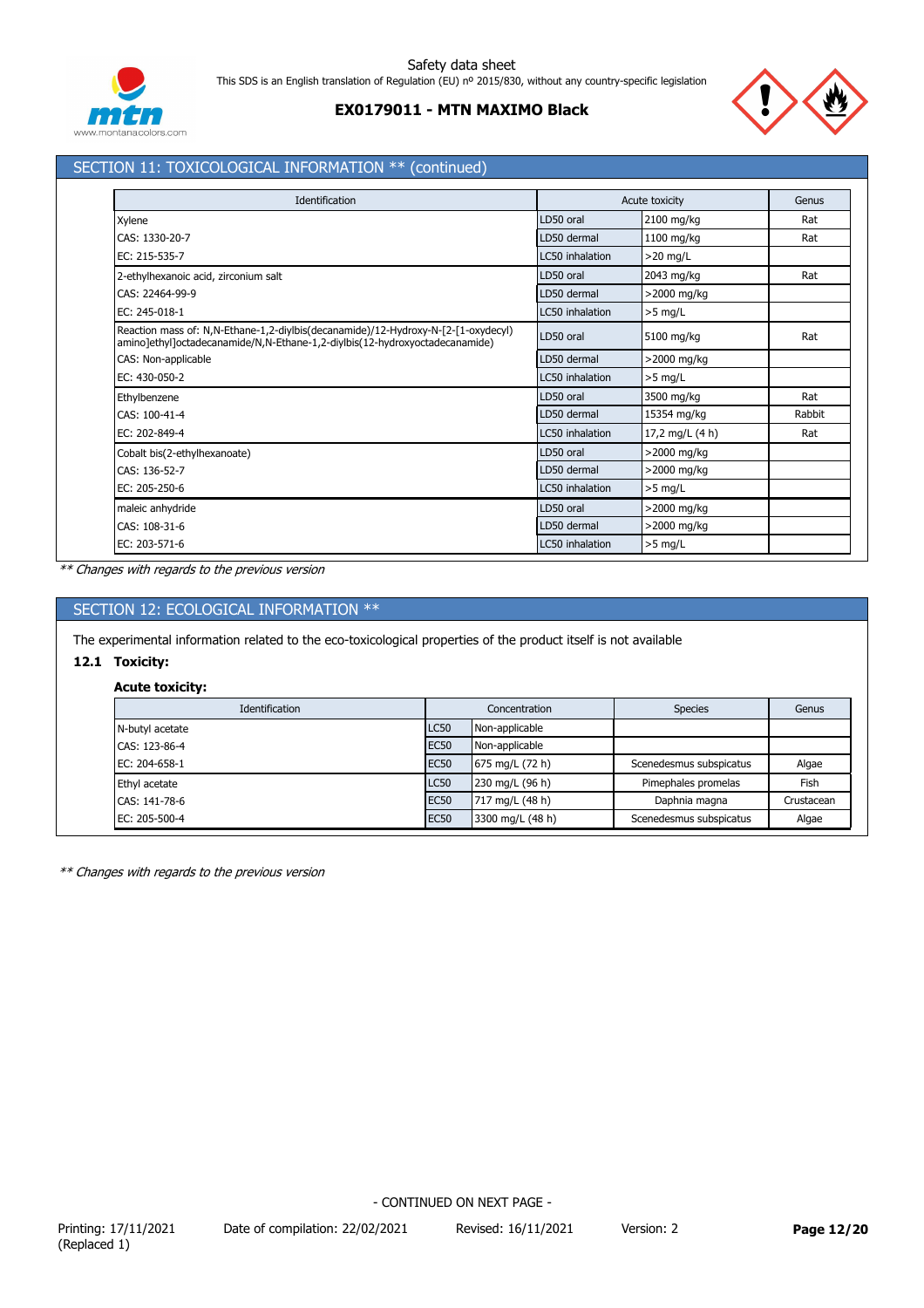

# **EX0179011 - MTN MAXIMO Black**



# SECTION 12: ECOLOGICAL INFORMATION \*\* (continued)

| Identification                                                                                                                                                       |             | Concentration      | <b>Species</b>      | Genus      |
|----------------------------------------------------------------------------------------------------------------------------------------------------------------------|-------------|--------------------|---------------------|------------|
| 2-methoxy-1-methylethyl acetate                                                                                                                                      | <b>LC50</b> | 161 mg/L (96 h)    | Pimephales promelas | Fish       |
| CAS: 108-65-6                                                                                                                                                        | <b>EC50</b> | 481 mg/L (48 h)    | Daphnia sp.         | Crustacean |
| EC: 203-603-9                                                                                                                                                        | <b>EC50</b> | Non-applicable     |                     |            |
| Xylene                                                                                                                                                               | LC50        | $>10 - 100$ (96 h) |                     | Fish       |
| CAS: 1330-20-7                                                                                                                                                       | <b>EC50</b> | $>10 - 100$ (48 h) |                     | Crustacean |
| EC: 215-535-7                                                                                                                                                        | <b>EC50</b> | $>10 - 100$ (72 h) |                     | Algae      |
| 2-ethylhexanoic acid, zirconium salt                                                                                                                                 | <b>LC50</b> | 270 mg/L (96 h)    | N/A                 | Fish       |
| CAS: 22464-99-9                                                                                                                                                      | <b>EC50</b> | Non-applicable     |                     |            |
| EC: 245-018-1                                                                                                                                                        | <b>EC50</b> | Non-applicable     |                     |            |
| Reaction mass of: N,N-Ethane-1,2-diylbis(decanamide)/12-<br>Hydroxy-N-[2-[1-oxydecyl)amino]ethyl]octadecanamide/N,N-<br>Ethane-1,2-diylbis(12-hydroxyoctadecanamide) | <b>LC50</b> | $>1 - 10$ (96 h)   |                     | Fish       |
| CAS: Non-applicable                                                                                                                                                  | <b>EC50</b> | $>1 - 10$ (48 h)   |                     | Crustacean |
| EC: 430-050-2                                                                                                                                                        | <b>EC50</b> | $>1 - 10$ (72 h)   |                     | Algae      |
| Ethylbenzene                                                                                                                                                         | LC50        | 42.3 mg/L (96 h)   | Pimephales promelas | Fish       |
| CAS: 100-41-4                                                                                                                                                        | <b>EC50</b> | 75 mg/L (48 h)     | Daphnia magna       | Crustacean |
| EC: 202-849-4                                                                                                                                                        | <b>EC50</b> | 63 mg/L (3 h)      | Chlorella vulgaris  | Algae      |
| Cobalt bis(2-ethylhexanoate)                                                                                                                                         | <b>LC50</b> | $>0.1 - 1$ (96 h)  |                     | Fish       |
| CAS: 136-52-7                                                                                                                                                        | <b>EC50</b> | $>0.1 - 1$ (48 h)  |                     | Crustacean |
| EC: 205-250-6                                                                                                                                                        | <b>EC50</b> | $>0.1 - 1$ (72 h)  |                     | Algae      |
| <b>Chronic toxicity:</b>                                                                                                                                             |             |                    |                     |            |
| Identification                                                                                                                                                       |             | Concentration      | <b>Species</b>      | Genus      |
| N-butyl acetate                                                                                                                                                      | <b>NOEC</b> | Non-applicable     |                     |            |
| CAS: 123-86-4 EC: 204-658-1                                                                                                                                          | <b>NOEC</b> | 23.2 mg/L          | Daphnia magna       | Crustacean |
| Ethyl acetate                                                                                                                                                        | <b>NOEC</b> | 9.65 mg/L          | Pimephales promelas | Fish       |
| CAS: 141-78-6 EC: 205-500-4                                                                                                                                          | <b>NOEC</b> | $2.4$ mg/L         | Daphnia magna       | Crustacean |
| 2-methoxy-1-methylethyl acetate                                                                                                                                      | <b>NOEC</b> | 47.5 mg/L          | Oryzias latipes     | Fish       |
| CAS: 108-65-6 EC: 203-603-9                                                                                                                                          | <b>NOEC</b> | $100$ mg/L         | Daphnia magna       | Crustacean |
| Reaction mass of ethylbenzene and m-xylene and p-xylene                                                                                                              | <b>NOEC</b> | $1.3$ mg/L         | Oncorhynchus mykiss | Fish       |
| CAS: Non-applicable EC: 905-562-9                                                                                                                                    | <b>NOEC</b> | $1.17$ mg/L        | Ceriodaphnia dubia  | Crustacean |
| Xylene                                                                                                                                                               | <b>NOEC</b> | $1.3$ mg/L         | Oncorhynchus mykiss | Fish       |
| CAS: 1330-20-7 EC: 215-535-7                                                                                                                                         | <b>NOEC</b> | $1.17$ mg/L        | Ceriodaphnia dubia  | Crustacean |
| 2-ethylhexanoic acid, zirconium salt                                                                                                                                 | <b>NOEC</b> | Non-applicable     |                     |            |
| CAS: 22464-99-9 EC: 245-018-1                                                                                                                                        | <b>NOEC</b> | 25 mg/L            | Daphnia magna       | Crustacean |

*\*\* Changes with regards to the previous version*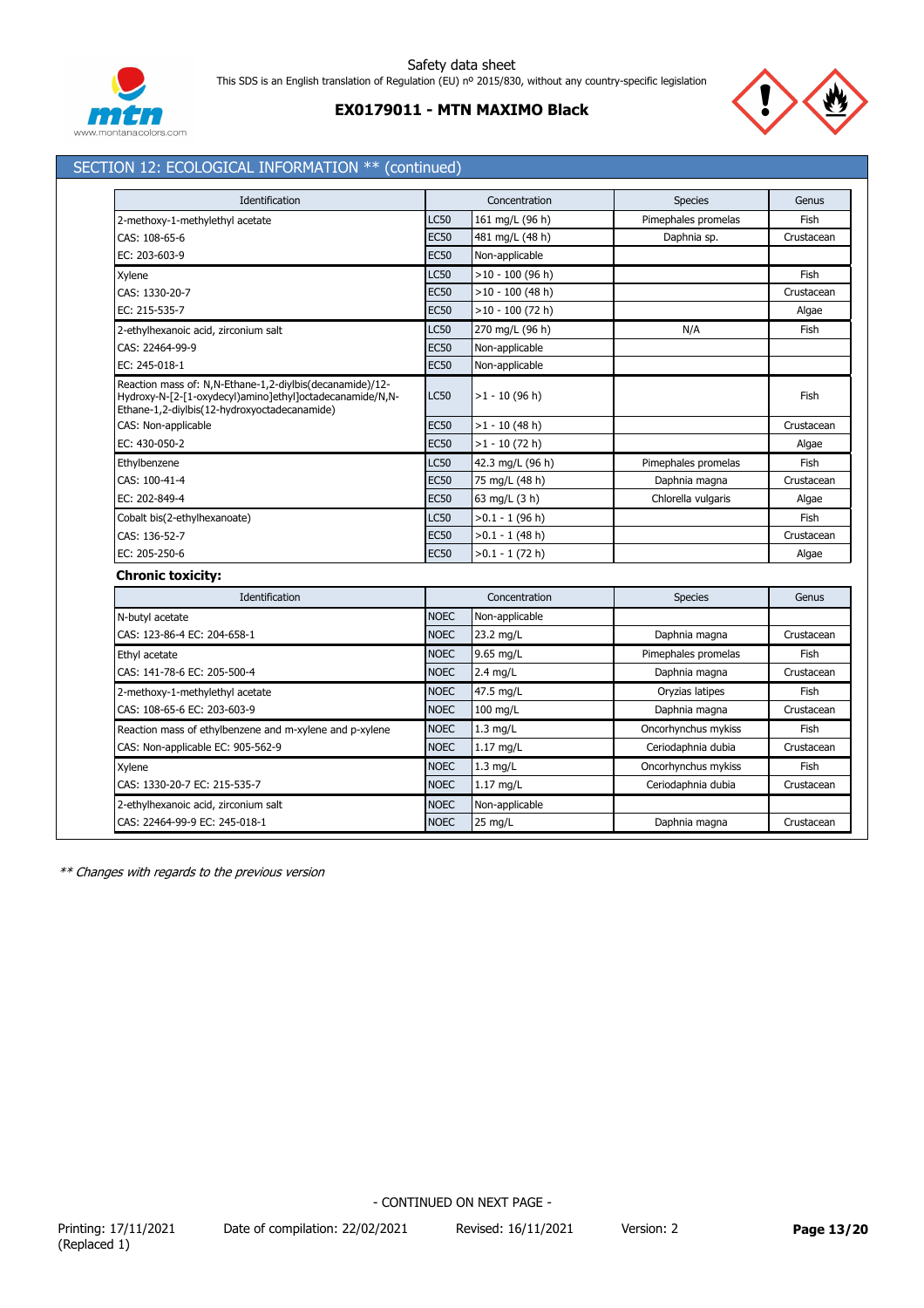

# **EX0179011 - MTN MAXIMO Black**



# SECTION 12: ECOLOGICAL INFORMATION \*\* (continued)

| Identification               |             | Concentration  | <b>Species</b>      | Genus      |
|------------------------------|-------------|----------------|---------------------|------------|
| Ethylbenzene                 | <b>NOEC</b> | Non-applicable |                     |            |
| CAS: 100-41-4 EC: 202-849-4  | <b>NOEC</b> | $0.96$ mg/L    | Ceriodaphnia dubia  | Crustacean |
| Cobalt bis(2-ethylhexanoate) | <b>NOEC</b> | $0.21$ mg/L    | Pimephales promelas | Fish       |
| CAS: 136-52-7 EC: 205-250-6  | <b>NOEC</b> | 0.1697 mg/L    | Aeolosoma sp.       | Crustacean |

## **12.2 Persistence and degradability:**

| Identification                                                         |                  | Degradability  |                 | Biodegradability |
|------------------------------------------------------------------------|------------------|----------------|-----------------|------------------|
| N-butyl acetate                                                        | BOD <sub>5</sub> | Non-applicable | Concentration   | Non-applicable   |
| CAS: 123-86-4                                                          | <b>COD</b>       | Non-applicable | Period          | 5 days           |
| EC: 204-658-1                                                          | BOD5/COD         | Non-applicable | % Biodegradable | 84 %             |
| Ethyl acetate                                                          | BOD <sub>5</sub> | 1,36 g O2/g    | Concentration   | 100 mg/L         |
| CAS: 141-78-6                                                          | <b>COD</b>       | 1,69 g O2/g    | Period          | 14 days          |
| EC: 205-500-4                                                          | BOD5/COD         | 0,8            | % Biodegradable | 83 %             |
| 2-methoxy-1-methylethyl acetate                                        | BOD <sub>5</sub> | Non-applicable | Concentration   | 785 mg/L         |
| CAS: 108-65-6                                                          | <b>COD</b>       | Non-applicable | Period          | 8 days           |
| EC: 203-603-9                                                          | BOD5/COD         | Non-applicable | % Biodegradable | 100 %            |
| Hydrocarbons, C9-C11,n-alkanes, iso-alkanes, cyclics, <2%<br>aromatics | BOD <sub>5</sub> | Non-applicable | Concentration   | Non-applicable   |
| CAS: 64742-48-9                                                        | COD              | Non-applicable | Period          | 28 days          |
| EC: 919-857-5                                                          | BOD5/COD         | Non-applicable | % Biodegradable | 80 %             |
| Xylene                                                                 | BOD <sub>5</sub> | Non-applicable | Concentration   | Non-applicable   |
| CAS: 1330-20-7                                                         | <b>COD</b>       | Non-applicable | Period          | 28 days          |
| EC: 215-535-7                                                          | BOD5/COD         | Non-applicable | % Biodegradable | 88 %             |
| 2-ethylhexanoic acid, zirconium salt                                   | BOD <sub>5</sub> | Non-applicable | Concentration   | 20 mg/L          |
| CAS: 22464-99-9                                                        | <b>COD</b>       | Non-applicable | Period          | 28 days          |
| EC: 245-018-1                                                          | BOD5/COD         | Non-applicable | % Biodegradable | 99 %             |
| Ethylbenzene                                                           | BOD <sub>5</sub> | Non-applicable | Concentration   | 100 mg/L         |
| CAS: 100-41-4                                                          | <b>COD</b>       | Non-applicable | Period          | 14 days          |
| EC: 202-849-4                                                          | BOD5/COD         | Non-applicable | % Biodegradable | 90 %             |

| Identification  |            | Bioaccumulation potential |
|-----------------|------------|---------------------------|
| N-butyl acetate | <b>BCF</b> |                           |
| CAS: 123-86-4   | Pow Log    | 1.78                      |
| EC: 204-658-1   | Potential  | I Low                     |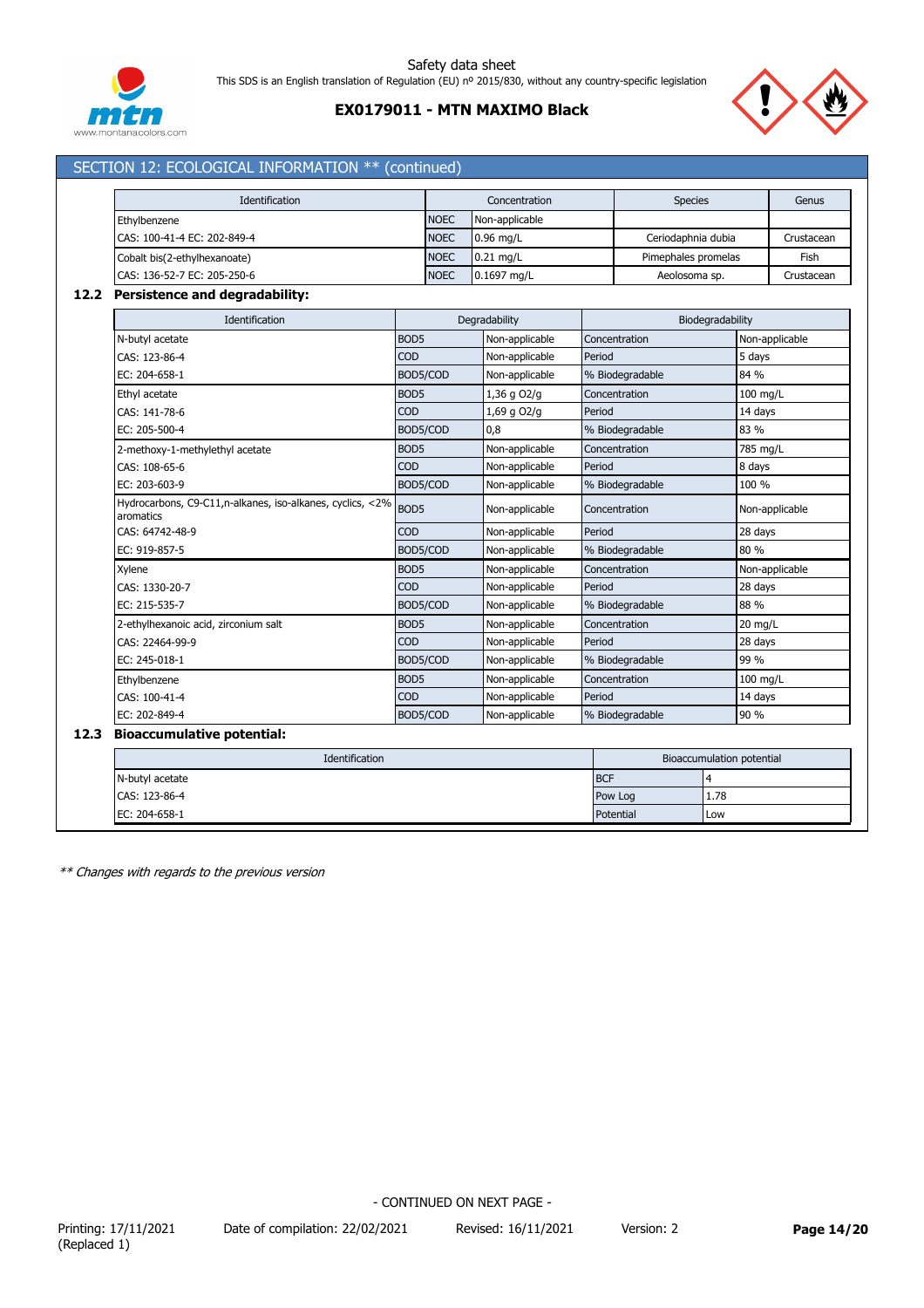



# SECTION 12: ECOLOGICAL INFORMATION \*\* (continued)

| Identification                                          |            | <b>Bioaccumulation potential</b> |  |  |
|---------------------------------------------------------|------------|----------------------------------|--|--|
| Ethyl acetate                                           | <b>BCF</b> | 30                               |  |  |
| CAS: 141-78-6                                           | Pow Log    | 0.73                             |  |  |
| EC: 205-500-4                                           | Potential  | Moderate                         |  |  |
| <b>Butane</b>                                           | <b>BCF</b> | 33                               |  |  |
| CAS: 106-97-8                                           | Pow Log    | 2.89                             |  |  |
| EC: 203-448-7                                           | Potential  | Moderate                         |  |  |
| Propane                                                 | <b>BCF</b> | 13                               |  |  |
| CAS: 74-98-6                                            | Pow Log    | 2.86                             |  |  |
| EC: 200-827-9                                           | Potential  | Low                              |  |  |
| Isobutane                                               | <b>BCF</b> | 27                               |  |  |
| CAS: 75-28-5                                            | Pow Log    | 2.76                             |  |  |
| EC: 200-857-2                                           | Potential  | Low                              |  |  |
| 2-methoxy-1-methylethyl acetate                         | <b>BCF</b> | $\mathbf{1}$                     |  |  |
| CAS: 108-65-6                                           | Pow Log    | 0.43                             |  |  |
| EC: 203-603-9                                           | Potential  | Low                              |  |  |
| Reaction mass of ethylbenzene and m-xylene and p-xylene | <b>BCF</b> | 9                                |  |  |
| CAS: Non-applicable                                     | Pow Log    | 2.77                             |  |  |
| EC: 905-562-9                                           | Potential  | Low                              |  |  |
| Xylene                                                  | <b>BCF</b> | 9                                |  |  |
| CAS: 1330-20-7                                          | Pow Log    | 2.77                             |  |  |
| EC: 215-535-7                                           | Potential  | Low                              |  |  |
| 2-ethylhexanoic acid, zirconium salt                    | <b>BCF</b> |                                  |  |  |
| CAS: 22464-99-9                                         | Pow Log    | 2.96                             |  |  |
| EC: 245-018-1                                           | Potential  |                                  |  |  |
| Ethylbenzene                                            | <b>BCF</b> | 1                                |  |  |
| CAS: 100-41-4                                           | Pow Log    | 3.15                             |  |  |
| EC: 202-849-4                                           | Potential  | Low                              |  |  |

| Identification  |                 | Absorption/desorption | Volatility |                |
|-----------------|-----------------|-----------------------|------------|----------------|
| N-butyl acetate | Koc             | Non-applicable        | Henry      | Non-applicable |
| CAS: 123-86-4   | Conclusion      | Non-applicable        | Drv soil   | Non-applicable |
| EC: 204-658-1   | Surface tension | 2,478E-2 N/m (25 °C)  | Moist soil | Non-applicable |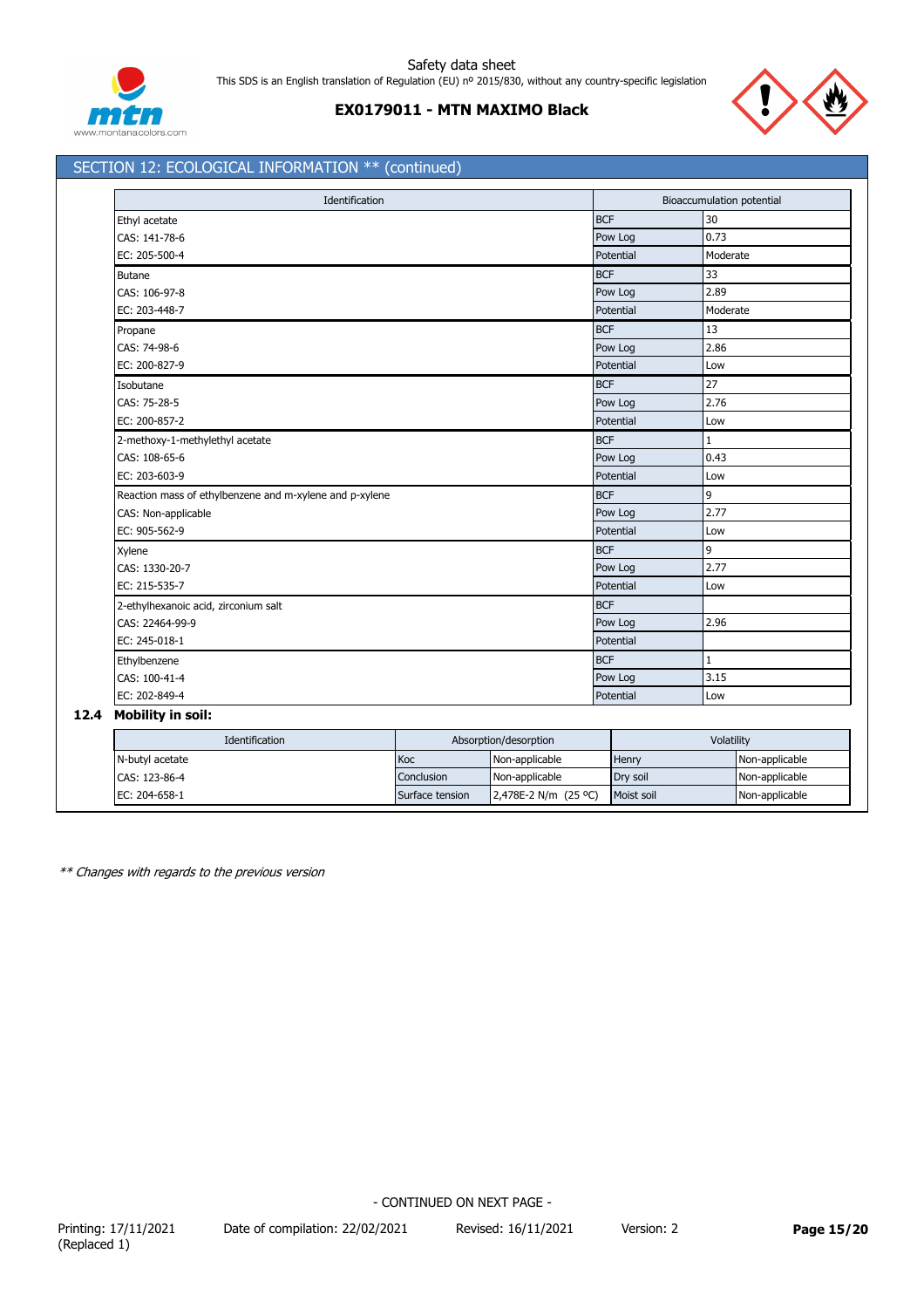

# **EX0179011 - MTN MAXIMO Black**



# SECTION 12: ECOLOGICAL INFORMATION \*\* (continued)

| Identification                       |                 | Absorption/desorption                 |            | Volatility                       |
|--------------------------------------|-----------------|---------------------------------------|------------|----------------------------------|
| Ethyl acetate                        | Koc             | 59                                    | Henry      | 13,58 Pa·m <sup>3</sup> /mol     |
| CAS: 141-78-6                        | Conclusion      | Very High                             | Dry soil   | Yes                              |
| EC: 205-500-4                        | Surface tension | 2,324E-2 N/m (25 °C)                  | Moist soil | Yes                              |
| <b>Butane</b>                        | Koc             | 900                                   | Henry      | 96258,75 Pa·m <sup>3</sup> /mol  |
| CAS: 106-97-8                        | Conclusion      | Low                                   | Dry soil   | Yes                              |
| EC: 203-448-7                        | Surface tension | 1,187E-2 N/m (25 °C)                  | Moist soil | Yes                              |
| Propane                              | Koc             | 460                                   | Henry      | 71636,78 Pa·m <sup>3</sup> /mol  |
| CAS: 74-98-6                         | Conclusion      | Moderate                              | Dry soil   | Yes                              |
| EC: 200-827-9                        | Surface tension | 7,02E-3 N/m (25 °C)                   | Moist soil | Yes                              |
| Isobutane                            | Koc             | 35                                    | Henry      | 120576,75 Pa·m <sup>3</sup> /mol |
| CAS: 75-28-5                         | Conclusion      | Very High                             | Dry soil   | Yes                              |
| EC: 200-857-2                        | Surface tension | 9,84E-3 N/m (25 °C)                   | Moist soil | Yes                              |
| Xylene                               | Koc             | 202                                   | Henry      | 524,86 Pa·m <sup>3</sup> /mol    |
| CAS: 1330-20-7                       | Conclusion      | Moderate                              | Dry soil   | Yes                              |
| EC: 215-535-7                        | Surface tension | Non-applicable                        | Moist soil | Yes                              |
| 2-ethylhexanoic acid, zirconium salt | Koc             | Non-applicable                        | Henry      | 2,94E-1 Pa·m <sup>3</sup> /mol   |
| CAS: 22464-99-9                      | Conclusion      | Non-applicable                        | Dry soil   | Yes                              |
| EC: 245-018-1                        | Surface tension | Non-applicable                        | Moist soil | Yes                              |
| Ethylbenzene                         | Koc             | 520                                   | Henry      | 798,44 Pa·m <sup>3</sup> /mol    |
| CAS: 100-41-4                        | Conclusion      | Moderate                              | Dry soil   | Yes                              |
| EC: 202-849-4                        | Surface tension | 2,859E-2 N/m (25 °C)                  | Moist soil | Yes                              |
| maleic anhydride                     | Koc             | Non-applicable                        | Henry      | Non-applicable                   |
| CAS: 108-31-6                        | Conclusion      | Non-applicable                        | Dry soil   | Non-applicable                   |
| EC: 203-571-6                        | Surface tension | 1,673E-2 N/m (250,21<br>$^{\circ}$ C) | Moist soil | Non-applicable                   |

## **12.6 Other adverse effects:**

Not described

*\*\* Changes with regards to the previous version*

# SECTION 13: DISPOSAL CONSIDERATIONS

**13.1 Waste treatment methods:**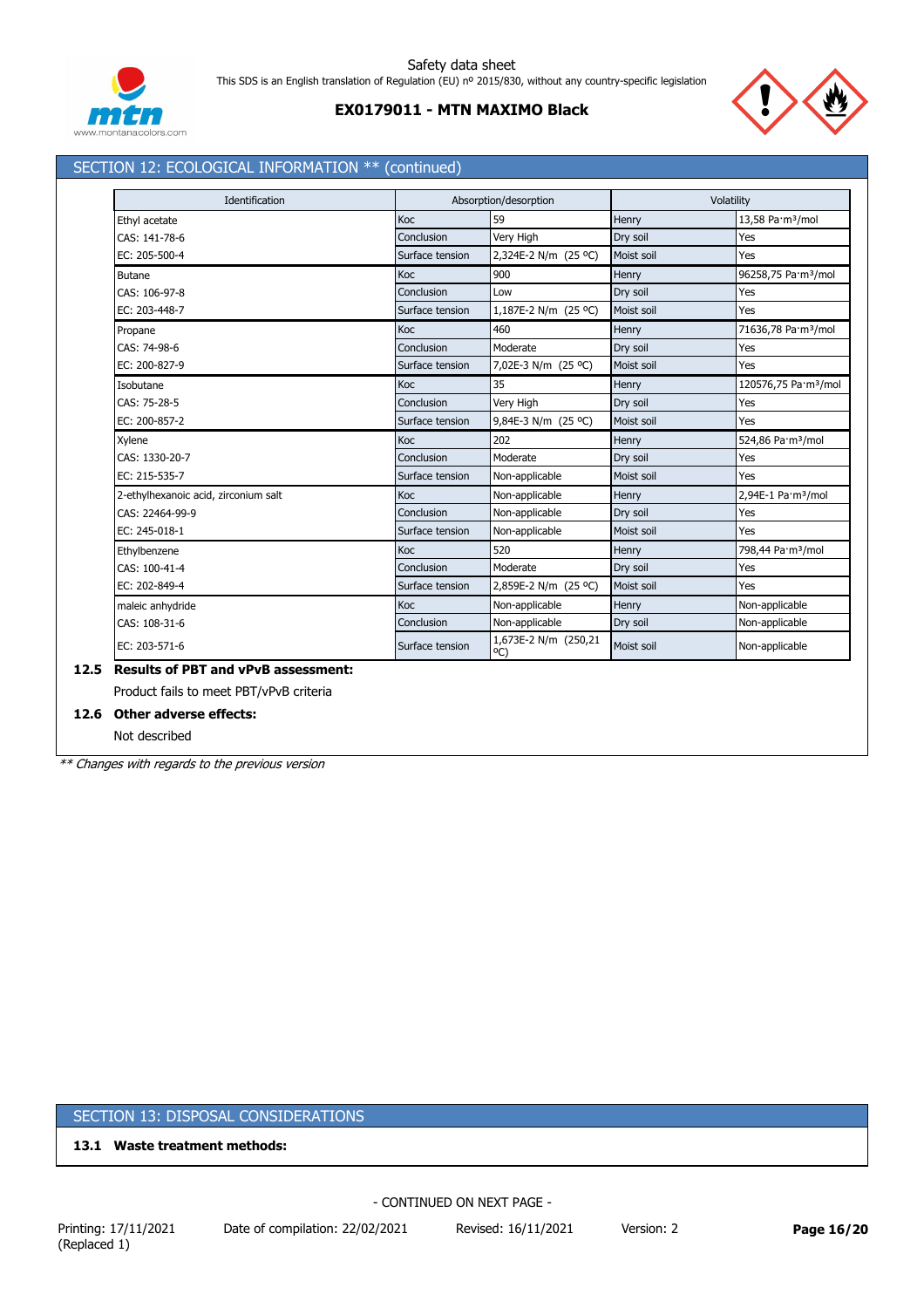

# **EX0179011 - MTN MAXIMO Black**



# SECTION 13: DISPOSAL CONSIDERATIONS (continued)

| Code      | <b>Description</b>                                                              | Waste class (Regulation (EU) No<br>1357/2014) |
|-----------|---------------------------------------------------------------------------------|-----------------------------------------------|
| 16 05 04* | aases in pressure containers (including halons) containing hazardous substances | Dangerous                                     |

## **Type of waste (Regulation (EU) No 1357/2014):**

HP3 Flammable, HP5 Specific Target Organ Toxicity (STOT)/Aspiration Toxicity, HP4 Irritant — skin irritation and eye damage

#### **Waste management (disposal and evaluation):**

Consult the authorized waste service manager on the assessment and disposal operations in accordance with Annex 1 and Annex 2 (Directive 2008/98/EC). As under 15 01 (2014/955/EC) of the code and in case the container has been in direct contact with the product, it will be processed the same way as the actual product. Otherwise, it will be processed as non-dangerous residue. We do not recommended disposal down the drain. See paragraph 6.2.

### **Regulations related to waste management:**

In accordance with Annex II of Regulation (EC) No 1907/2006 (REACH) the community or state provisions related to waste management are stated

Community legislation: Directive 2008/98/EC, 2014/955/EU, Regulation (EU) No 1357/2014

## SECTION 14: TRANSPORT INFORMATION

### **Transport of dangerous goods by land:**

With regard to ADR 2021 and RID 2021:

|                            | 14.1 UN number:                                               | <b>UN1950</b>               |
|----------------------------|---------------------------------------------------------------|-----------------------------|
|                            | 14.2 UN proper shipping name:                                 | AEROSOLS, flammable         |
|                            | 14.3 Transport hazard class(es):                              | 2                           |
|                            | Labels:                                                       | 2.1                         |
|                            | 14.4 Packing group:                                           | N/A                         |
|                            | 14.5 Environmental hazards:                                   | <b>No</b>                   |
|                            | 14.6 Special precautions for user                             |                             |
|                            | Special regulations:                                          | 190, 327, 344, 625          |
|                            | Tunnel restriction code:                                      | D                           |
|                            | Physico-Chemical properties:                                  | see section 9               |
|                            | Limited quantities:                                           | 1 <sub>1</sub>              |
|                            | 14.7 Transport in bulk according<br>to Annex II of Marpol and | Non-applicable              |
|                            | the IBC Code:                                                 |                             |
|                            | Transport of dangerous goods by sea:                          |                             |
| With regard to IMDG 39-18: |                                                               |                             |
|                            | 14.1 UN number:                                               | <b>UN1950</b>               |
|                            | 14.2 UN proper shipping name:                                 | AEROSOLS, flammable         |
|                            |                                                               |                             |
|                            | 14.3 Transport hazard class(es):                              | $\overline{2}$              |
|                            | Labels:                                                       | 2.1                         |
|                            | 14.4 Packing group:                                           | N/A                         |
|                            | 14.5 Marine pollutant:                                        | <b>No</b>                   |
|                            | 14.6 Special precautions for user                             |                             |
|                            | Special regulations:                                          | 63, 959, 190, 277, 327, 344 |
|                            | <b>FmS Codes:</b>                                             | $F-D, S-U$                  |
|                            | Physico-Chemical properties:                                  | see section 9               |
|                            | Limited quantities:                                           | 1 <sub>L</sub>              |
|                            | Segregation group:                                            | Non-applicable              |
|                            | 14.7 Transport in bulk according                              | Non-applicable              |
|                            | to Annex II of Marpol and<br>the IBC Code:                    |                             |

With regard to IATA/ICAO 2021: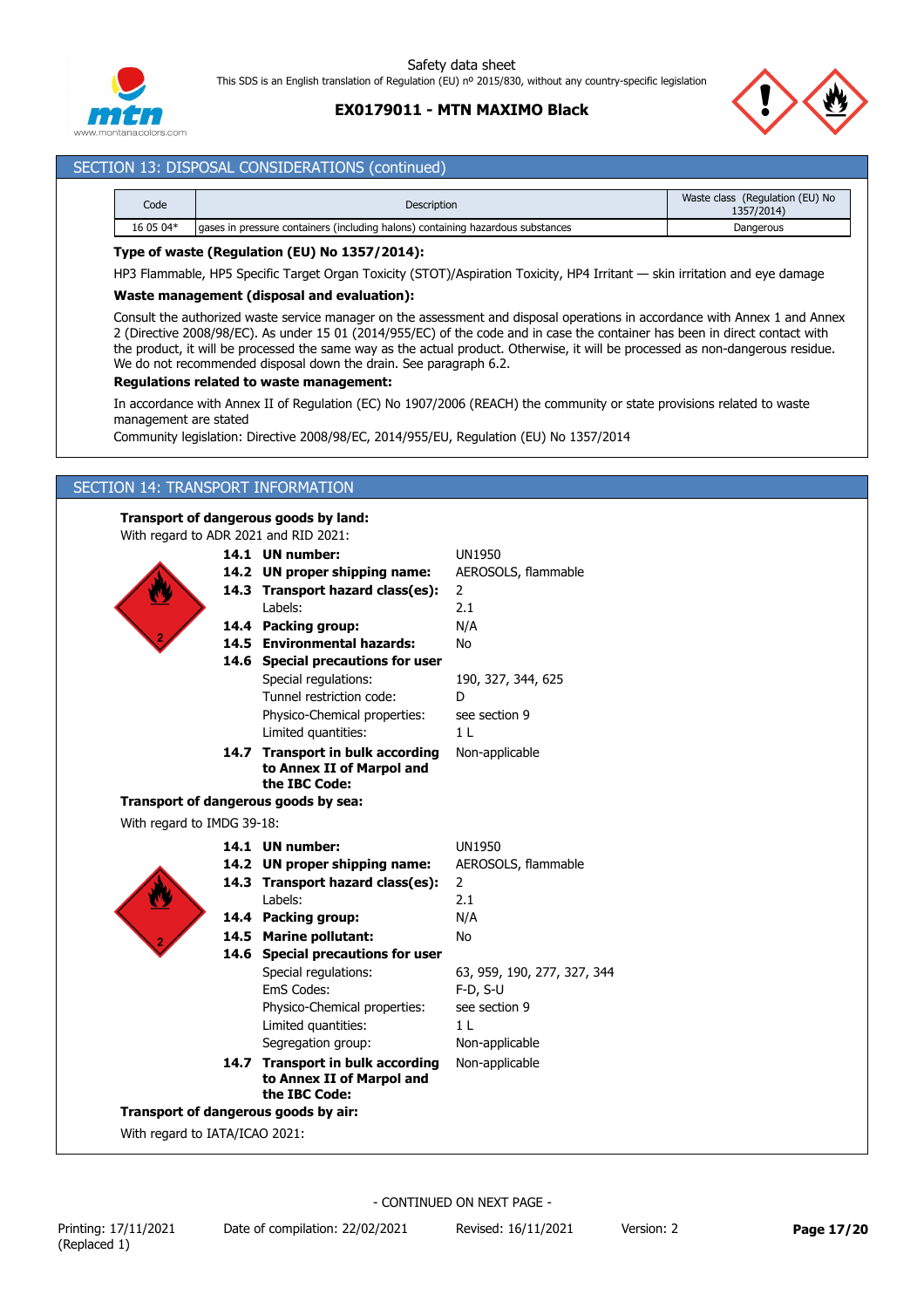

## **EX0179011 - MTN MAXIMO Black**



| SECTION 14: TRANSPORT INFORMATION (continued) |  |                                                                                                  |                                           |  |  |
|-----------------------------------------------|--|--------------------------------------------------------------------------------------------------|-------------------------------------------|--|--|
|                                               |  | 14.1 UN number:<br>14.2 UN proper shipping name:<br>14.3 Transport hazard class(es):             | <b>UN1950</b><br>AEROSOLS, flammable<br>2 |  |  |
|                                               |  | Labels:<br>14.4 Packing group:                                                                   | 2.1<br>N/A                                |  |  |
|                                               |  | 14.5 Environmental hazards:<br>14.6 Special precautions for user<br>Physico-Chemical properties: | No<br>see section 9                       |  |  |
|                                               |  | 14.7 Transport in bulk according<br>to Annex II of Marpol and<br>the IBC Code:                   | Non-applicable                            |  |  |

## SECTION 15: REGULATORY INFORMATION

#### **15.1 Safety, health and environmental regulations/legislation specific for the substance or mixture:**

Regulation (EC) No 528/2012: contains a preservative to protect the initial properties of the treated article. Contains ethanol.

Candidate substances for authorisation under the Regulation (EC) No 1907/2006 (REACH): Non-applicable

Substances included in Annex XIV of REACH ("Authorisation List") and sunset date: Non-applicable

Regulation (EC) No 1005/2009, about substances that deplete the ozone layer: Non-applicable

Article 95, REGULATION (EU) No 528/2012: Non-applicable

REGULATION (EU) No 649/2012, in relation to the import and export of hazardous chemical products: Non-applicable

### **Seveso III:**

| Section | Description       | Lower-tier<br>requirements | Upper-tier<br>requirements |
|---------|-------------------|----------------------------|----------------------------|
| P3a     | LAMMABLE AEROSOLS | 150                        | 500                        |

**Limitations to commercialisation and the use of certain dangerous substances and mixtures (Annex XVII REACH, etc ….):**

Shall not be used in:

—ornamental articles intended to produce light or colour effects by means of different phases, for example in ornamental lamps and ashtrays,

—tricks and jokes,

—games for one or more participants, or any article intended to be used as such, even with ornamental aspects.

Occupational exposure to respirable crystalline silica must be controlled pursuant to Directive (EU) 2019/130.

## **Specific provisions in terms of protecting people or the environment:**

It is recommended to use the information included in this safety data sheet as a basis for conducting workplace-specific risk assessments in order to establish the necessary risk prevention measures for the handling, use, storage and disposal of this product.

#### **Other legislation:**

The product could be affected by sectorial legislation

#### **15.2 Chemical safety assessment:**

The supplier has not carried out evaluation of chemical safety.

# SECTION 16: OTHER INFORMATION \*\*

### **Legislation related to safety data sheets:**

The SDS shall be supplied in an official language of the country where the product is placed on the market. This safety data sheet has been designed in accordance with ANNEX II-Guide to the compilation of safety data sheets of Regulation (EC) No 1907/2006 (Regulation (EC) No 2015/830).

**Modifications related to the previous Safety Data Sheet which concerns the ways of managing risks.:**

*\*\* Changes with regards to the previous version*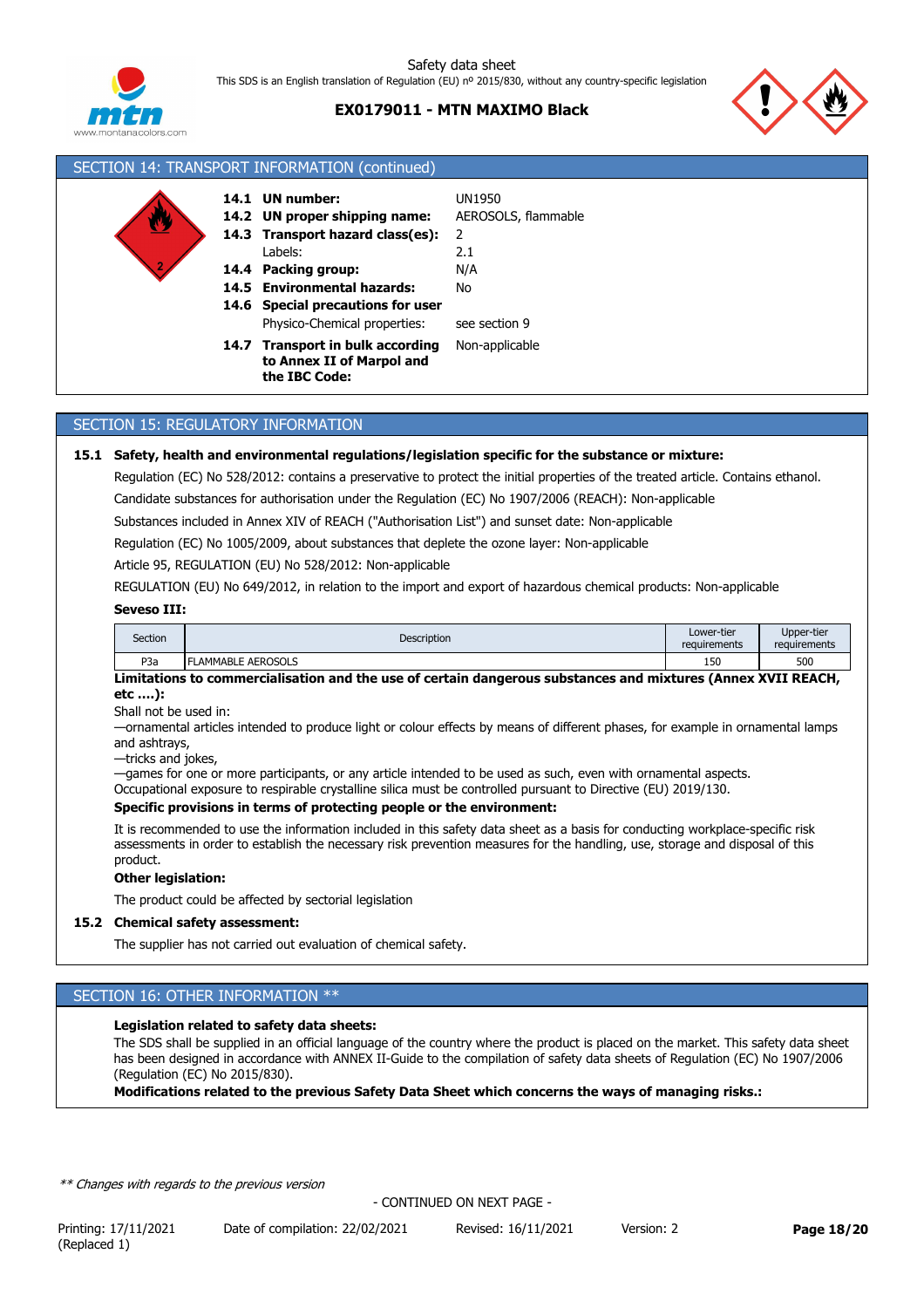



#### SECTION 16: OTHER INFORMATION \*\* (continued) COMPOSITION/INFORMATION ON INGREDIENTS (SECTION 3, SECTION 11, SECTION 12): · New declared substances maleic anhydride (108-31-6) · Removed substances 2-butanone oxime (96-29-7) Substances that contribute to the classification (SECTION 2): · Removed substances Reaction mass of ethylbenzene and m-xylene and p-xylene CLP Regulation (EC) No 1272/2008 (SECTION 2, SECTION 16): · Pictograms · Hazard statements · Precautionary statements · Supplementary information · Substances contained in EUH208: · New declared substances maleic anhydride (108-31-6) · Removed substances 2-butanone oxime (96-29-7) **Texts of the legislative phrases mentioned in section 2:** H319: Causes serious eye irritation. H336: May cause drowsiness or dizziness. H317: May cause an allergic skin reaction. H229: Pressurised container: May burst if heated. H222: Extremely flammable aerosol. **Texts of the legislative phrases mentioned in section 3:** The phrases indicated do not refer to the product itself; they are present merely for informative purposes and refer to the individual components which appear in section 3 **CLP Regulation (EC) No 1272/2008:** Acute Tox. 4: H302 - Harmful if swallowed. Acute Tox. 4: H312+H332 - Harmful in contact with skin or if inhaled. Acute Tox. 4: H332 - Harmful if inhaled. Aquatic Acute 1: H400 - Very toxic to aquatic life. Aquatic Chronic 2: H411 - Toxic to aquatic life with long lasting effects. Aquatic Chronic 3: H412 - Harmful to aquatic life with long lasting effects. Asp. Tox. 1: H304 - May be fatal if swallowed and enters airways. Eye Dam. 1: H318 - Causes serious eye damage. Eye Irrit. 2: H319 - Causes serious eye irritation. Flam. Gas 1A: H220 - Extremely flammable gas. Flam. Liq. 2: H225 - Highly flammable liquid and vapour. Flam. Liq. 3: H226 - Flammable liquid and vapour. Press. Gas: H280 - Contains gas under pressure, may explode if heated. Repr. 1B: H360 - May damage fertility or the unborn child. Repr. 2: H361d - Suspected of damaging the unborn child. Resp. Sens. 1: H334 - May cause allergy or asthma symptoms or breathing difficulties if inhaled. Skin Corr. 1B: H314 - Causes severe skin burns and eye damage. Skin Irrit. 2: H315 - Causes skin irritation. Skin Sens. 1: H317 - May cause an allergic skin reaction. Skin Sens. 1A: H317 - May cause an allergic skin reaction. STOT RE 1: H372 - Causes damage to organs through prolonged or repeated exposure (Inhalation). STOT RE 2: H373 - May cause damage to organs through prolonged or repeated exposure (Oral). STOT RE 2: H373 - May cause damage to organs through prolonged or repeated exposure. STOT SE 3: H335 - May cause respiratory irritation. STOT SE 3: H336 - May cause drowsiness or dizziness. **Classification procedure:** Eye Irrit. 2: Calculation method STOT SE 3: Calculation method Skin Sens. 1A: Calculation method Aerosol 1: Calculation method Aerosol 1: Calculation method **Advice related to training:**

*\*\* Changes with regards to the previous version*